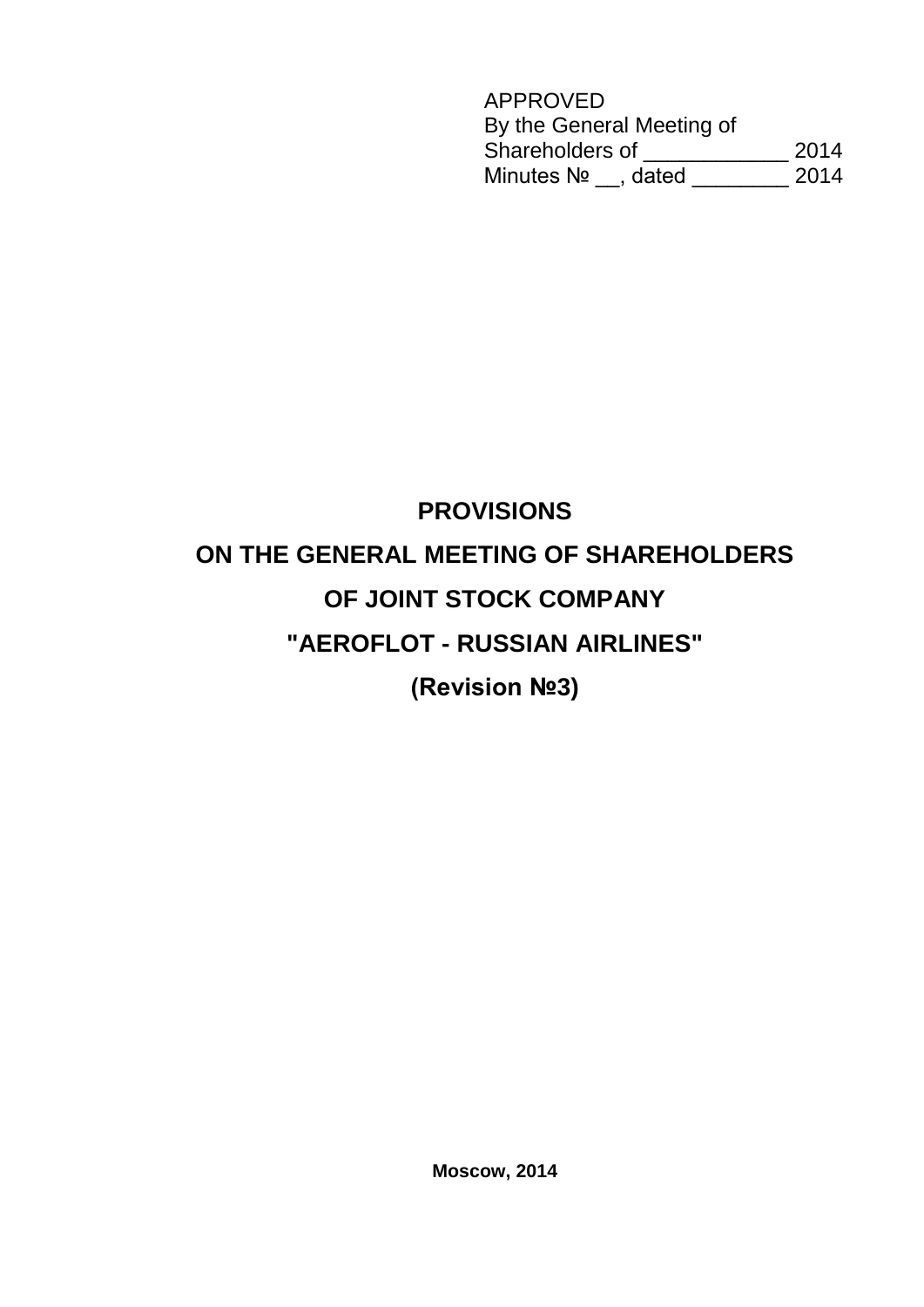## **Contents**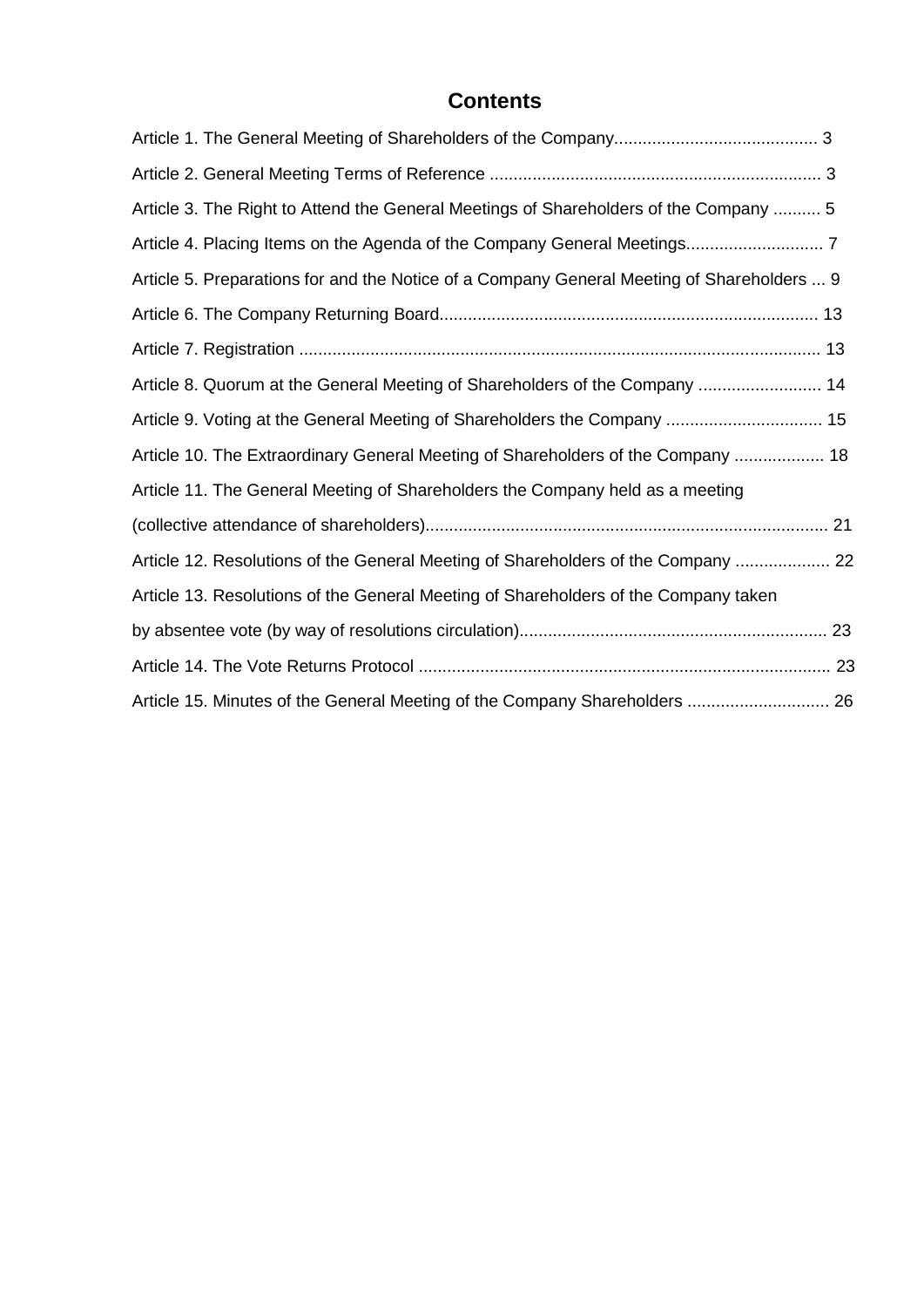These present Provisions regulate the order of preparation, call of and proceedings at the General Meeting of Shareholders of the Joint Stock Company "Aeroflot-Russian Airlines" (hereinafter referred to as "Company") and covers the annual and the extraordinary shareholders' meetings (hereinafter referred to as the General Meeting of Shareholders).

In the process of preparation for a General Meeting of Shareholders, making nominations to the Company Board of Directors, the Audit Commission, proposals of items to the agenda of the Company General Meetings, voting at the Company General Meetings on behalf of the Russian Federation, representatives of the Russian Federation in the Company shall follow the requirements of the applicable Russian Federation legislation and regulations providing the appointment and procedures of the Russian Federation representatives in the managing bodies and Audit Commissions of public joint stock companies.

Preparations for, call of and proceedings at of the General Meetings of Shareholders shall be carried out in accordance with the Federal Law "On Joint Stock Companies" of December 26, 1995, No 208-FZ (hereinafter "Federal Law "On Joint Stock Companies"), requirements established by a Federal executive authorities for the securities market, Articles of Association of the Company and these present Provisions.

#### **Article 1. The General Meeting of Shareholders of the Company**

1.1. The General Meeting of Shareholders is the supreme governing body of the Company.

1.2. The Company shall be responsible to hold the General Meeting of shareholders annually (the Annual General Meeting).

The Annual General Meeting of shareholders shall be held not earlier than three months and not later than six months after the end of the Company's fiscal year. At the Annual General Meeting of Shareholders the issues of election of the members of the Board of Directors, Audit Commission, appointment of the Company Statutory Auditor, review of the Company annual report submitted by the Board of Directors and other documents stipulated in subparagraph 2.1.10 of item 2.1 of Article 2 of these present Provisions and subparagraph 10 of item 16.8 of the Company Articles of Association as well as other issues falling within the terms of reference of the General Meeting of Shareholders shall be resolved at the General Meeting of Shareholders.

Any General Meetings of Shareholders other than the Annual General Meetings shall be deemed the Extraordinary General Meetings.

1.3. The General Meeting may be held either as a meeting (collective attendance of shareholders to discuss issues in the agenda and passing resolutions on issues put to vote), or by absentee vote (by way of resolutions circulation).

The Annual General Meeting of the Company can only be held as a meeting (collective attendance of shareholders).

#### **Article 2. General Meeting Terms of Reference**

2.1. The following issues shall fall within the terms of reference of the General Meeting of Shareholders: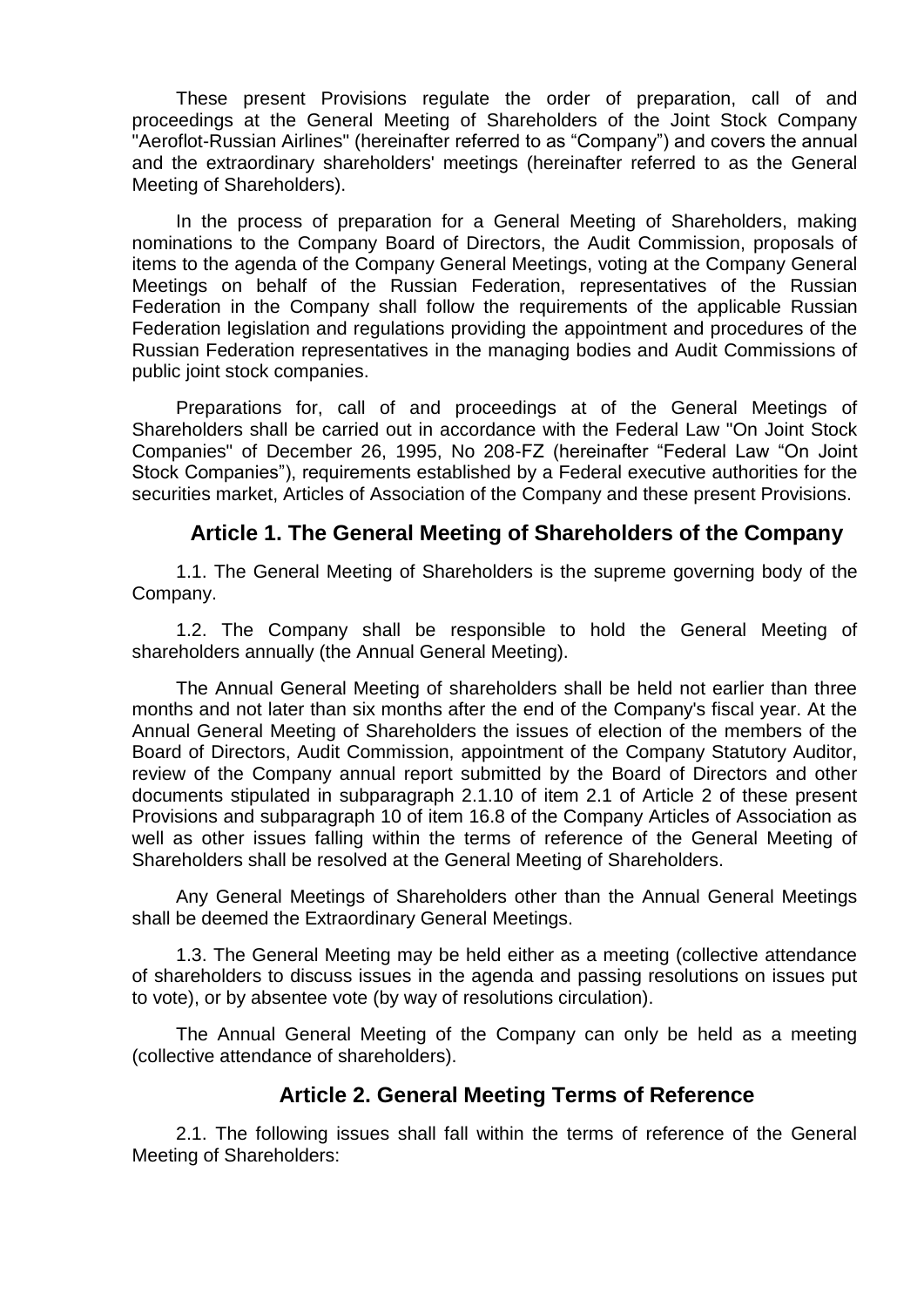2.1.1. Introduction of amendments and changes to the Articles of Association of the Company in cases provided by the Russian Federation legislation or adoption of new revisions of the Company Articles of Association.

2.1.2. Reorganization of the Company.

2.1.3. Winding up the Company, appointment of a liquidation committee and approving an intermediate and final liquidation balance sheet.

2.1.4. Election of members of the Company Board of Directors and early termination of their term of office.

2.1.5. Determination of category (type), quantity, declared par value of shares and rights attached to shares issued.

2.1.6. Increase of the Company authorized capital by the issue of additional Company shares within the limits of authorized shares quantity, as well as by issue of debentures and other issued securities.

2.1.7. Decrease of the Company authorized capital by decreasing shares par value or by acquisition by the Company of a part of its shares intended to reduce total number thereof, and by way of cancellation of shares purchased or redeemed by the Company.

2.1.8. Election of members of the Company Audit Commission and early termination of their term of office.

2.1.9. Appointment of the Company Statutory Auditor.

2.1.10. Approval of annual reports, annual accounting statements including statements of profits and losses (accounts of profits and losses) of the Company, and appropriation of profits (including payment (declaration) of dividends to exclude profits distributed as dividends for the first three, six and nine months of the fiscal year) and losses suffered as at the end of the fiscal year.

2.1.11. Determining the proceedings of the General Meeting of shareholders.

2.1.12. Splitting and consolidating shares.

2.1.13. Resolving issues on approval of transactions of interest in cases provided in Chapter XI of the Federal Law "On Joint Stock Companies".

2.1.14. Resolving the issue of approval of a major transaction in cases provided in Chapter X of the Federal Law "On Joint Stock Companies".

2.1.15. Purchase by the Company of distributed shares in cases provided by the Federal Law "On Joint Stock Companies".

2.1.16. Taking decisions on Company's participation in any holding companies, finance and industrial groups, associations or any other amalgamations of commercial organizations.

2.1.17. Approval of the Provisions on the General Meeting of shareholders, the Board of Directors, the Executive Board and Audit Commission of the Company.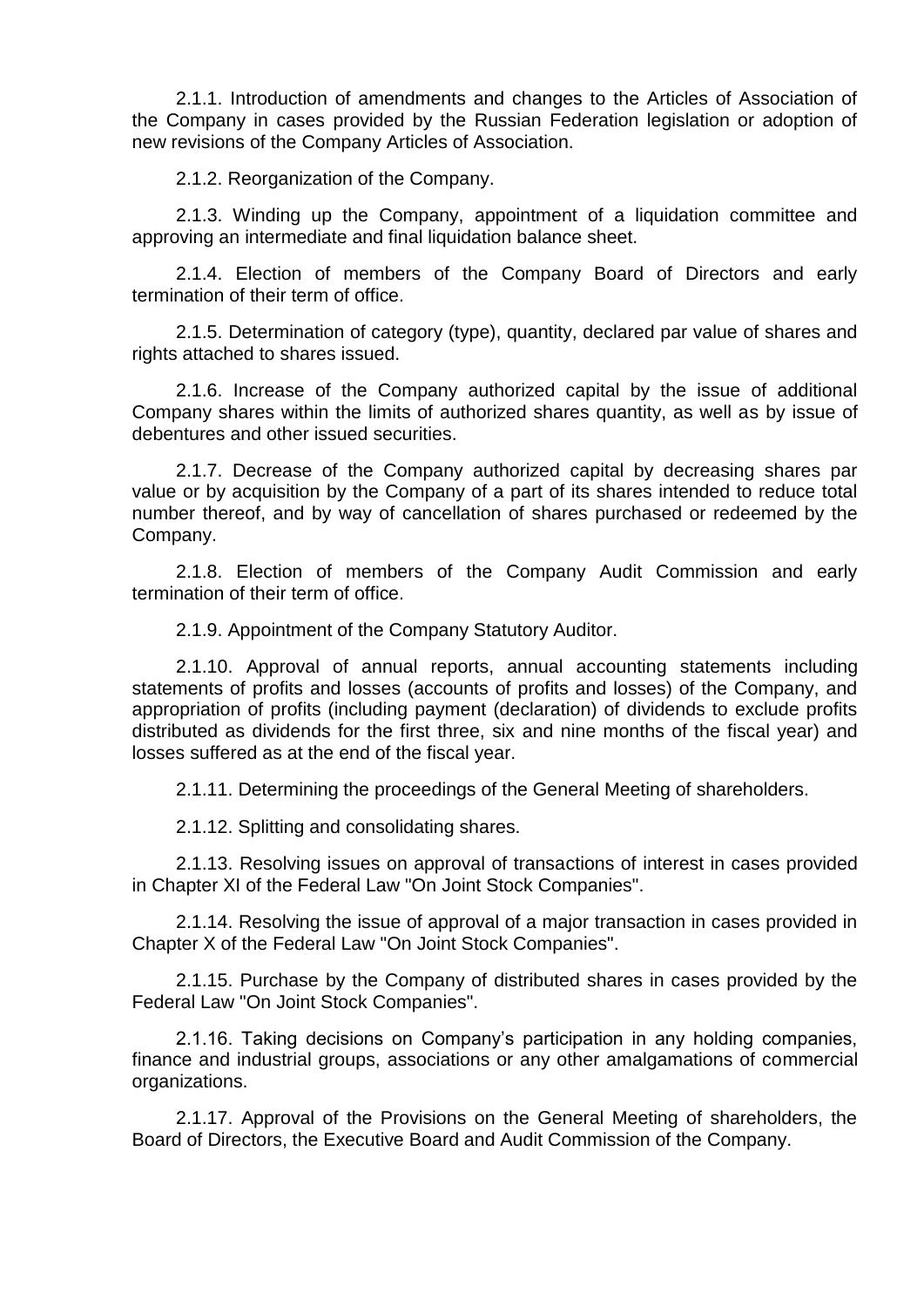2.1.18. Taking decision on paying (declaring) dividends for the first three, six, nine months of a fiscal year, the amount of the dividend on the Company's shares payable, the form and order of payment thereof.

2.1.19. Taking decisions to issue debentures convertible into shares or other issued securities convertible into shares.

2.1.20. Approval of the size of remunerations and compensations payable to the members of the Board of Directors, Audit Commission of the Company.

2.1.21. adoption of a decision to file an application for the delisting of the Company's shares and (or) equity securities convertible into shares of the Company;

2.1.21. Resolving other issues as specified in the Federal Law "On Joint Stock Companies".

2.2. The issues regulated to fall within the terms of reference of the General Meeting of the Company shall not be delegated to the Company Board of Directors or any executive body of the Company for resolution.

2.3. The General Meeting of the Company shall not be authorized to resolve issues that are not regulated to fall within the scope of its terms of reference.

2.4. The General Meeting of the Company shall not be authorized to resolve issues outside the agenda of the meeting as well as to change the agenda.

#### **Article 3. The Right for attendance at the General Meeting of the Company**

3.1. Any holder of the Company share(s) shall have the right to attend the General Meeting of Shareholders of the Company both personally and via a proxy.

3.1.1. The shareholder has the right to replace the proxy at the General Meeting of the Company at any time and to attend the General Meeting of shareholders personally.

3.1.2. A shareholder's proxy at the General Meeting acts in accordance with powers provided under the Federal legislation or regulations of Federal or local authorities empowered to issue such regulations or proxy card issued to him/her in writing. The proxy card shall contain the information about the shareholder represented and the proxy (name or title, address of residence or location, passport data to be understood as the number of the passport blank and the date of its issue). Any proxy card for voting shall be issued in the form prescribed by items 4 and 5 of Article 185 of the Civil Code of the Russian Federation or attested by a notary public.

3.1.3. Documents confirming powers of successors and proxies of the persons included on the list of persons entitled to attend the General Meeting of Shareholders (notarized copies thereof) shall be attached to ballots delivered by those persons or submitted to the Returning Board or to a Registrar acting as the Returning Board at the time of registration of those persons for attendance in the General Meeting.

3.2. The list of persons entitled to take part in the General Meeting of Shareholders shall be made out basing on the data of the Company shareholders' Register as at the date fixed by the Company Board of Directors.

The record date for a General Meeting of Shareholders may not be earlier than 10 days after the date the decision to hold a General Meeting of Shareholders is made or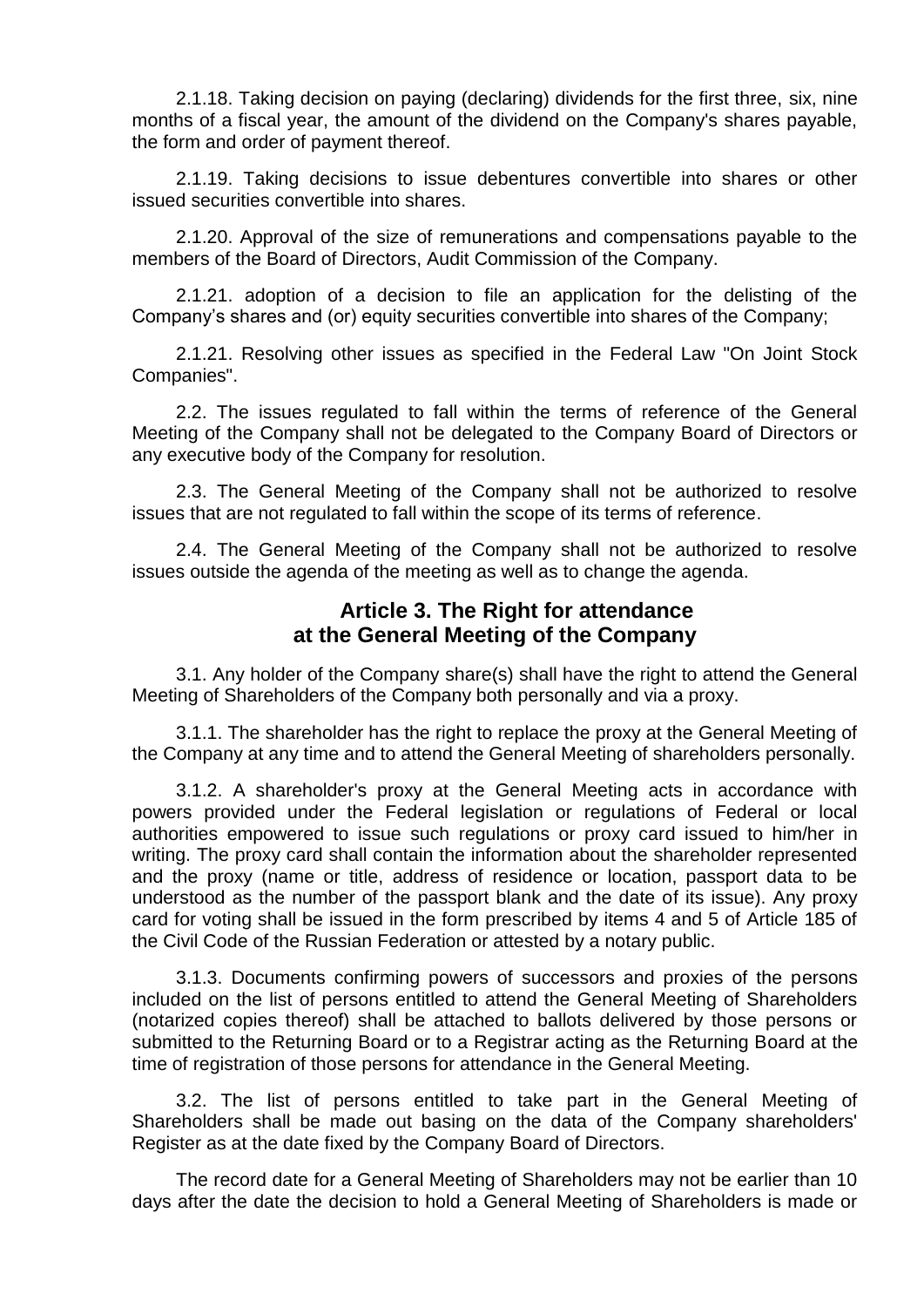earlier than 50 days before the date of the General Meeting of Shareholders, and where the proposed agenda of an Extraordinary General Meeting of Shareholders includes the election of members of the Board of Directors, may not be earlier than 80 days before the date of the General Meeting of Shareholders.

In case of a General Meeting of Shareholders whenever the quorum assessment and voting thereat involve ballots mailed to shareholders and received back by the Company not later than two days prior the date of the General Meeting the deadline date for finalizing the list of persons entitled to attend the General Meeting of Shareholders shall be fixed no less than 45 days prior the date of the Meeting.

3.3. For the purpose of drawing up the list of persons entitled to attend the General Meeting of Shareholders the nominal holder of shares shall submit information about the persons who have the interests in the shares in his/her possession as at the date of the list completion.

In case the Company shares are the property of a unit investment trusts general managers of such trusts shall be included in the list of persons entitled to take part in the General Meeting.

In case the shares of the afore said trusts have been transferred into trust assets management the managers of the assets shall be included in the lists of persons entitled to take part in the General Meeting of Shareholders of the Company, excluding cases when any assets manager is not authorized to vote on the shares held in the trust assets management.

3.4. The list of persons entitled to attend the General Meeting of shareholders will contain name (title), information required to identify of each such person, data on the number and category (type) of shares the person is entitled to vote for, the mailing address in the Russian Federation whereto the notice of the General Meeting of Shareholders, ballots in case the vote is intended to be carried out by absentee vote and the report on vote returns are required to be sent.

3.5. The list of persons entitled to participate in the General Meeting of Shareholders shall be made available for familiarization under a request by a person (persons) included in the list and possessing no less than 1 percent of votes in relation to any issue on the agenda of the General Meeting in the manner provided hereby for submission of information (materials) during the preparation for the General Meeting.

To this matter, information of personal documents and mailing address of a natural person on the list may be disclosed only under such person's consent.

Under a request of any person concerned the Company within three days shall provide to such person an extract from the list of persons entitled to attend the General Meeting of shareholders, containing information about this person or a written confirmation certifying that this person has not been included in the list of persons entitled to attend the General Meeting of Shareholders.

3.6. Any changes in the list of persons entitled to take part in the General Meeting of Shareholders shall be made only in cases of a restoration of infringed rights of persons who have not been included therein as at the date of its issue or correction of clerical mistakes made when making it out.

3.7. In case of a transfer of shares after the date the list of persons entitled to take part in the General Meeting of shareholders was finalized and until the date of the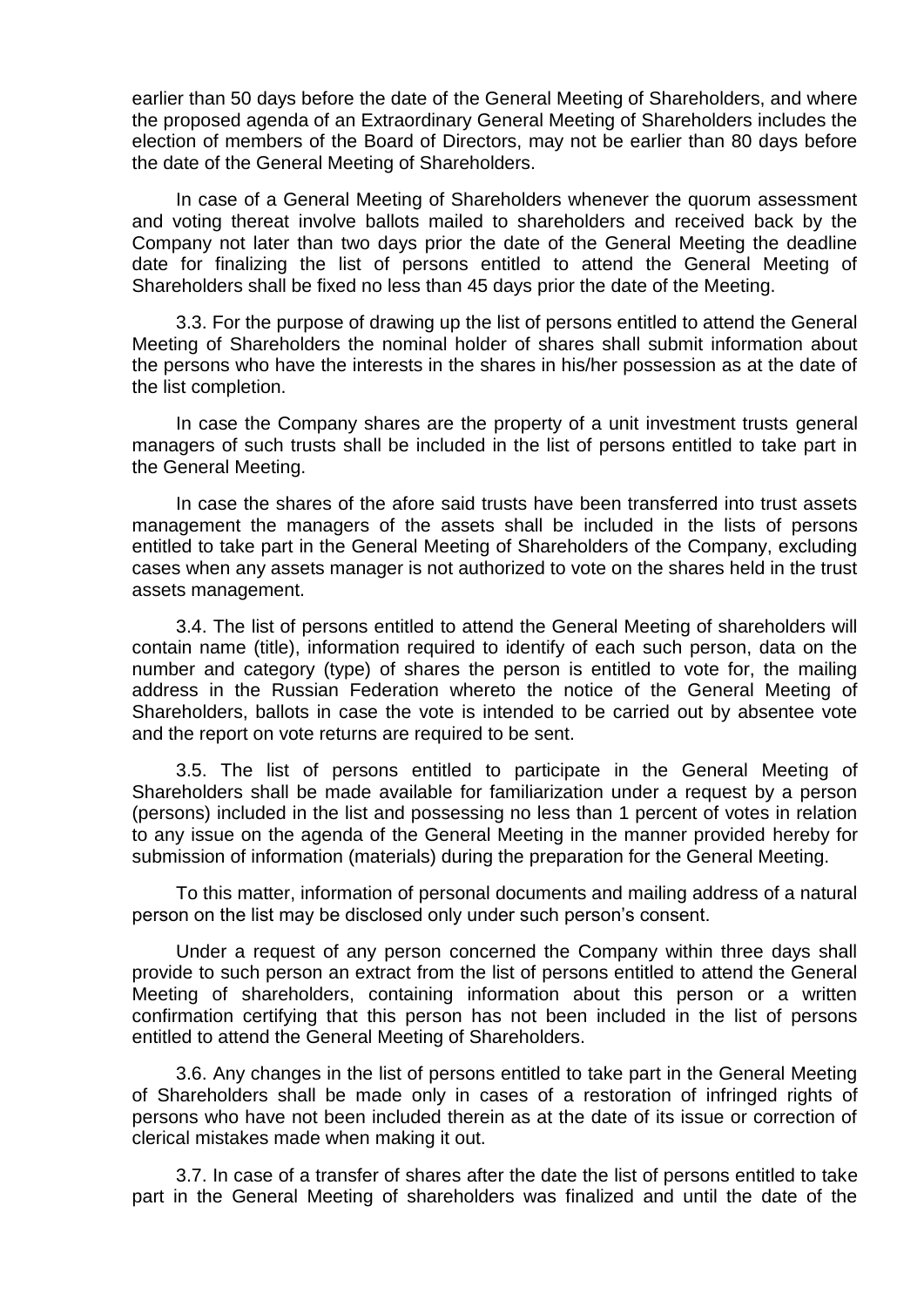General Meeting of Shareholders (hereinafter "Shares transferred after the date of the list") the transferor included in the list is responsible to issue a proxy card to the transferee enabling him/her to vote at the General Meeting or vote on his/her behalf at the General Meeting according to the transferee's instructions. This rule is to be applied to any further case of shares transfer.

When shares transferred after the date the List has been finalized are transferred to two or more acquirers the person included in the list of persons entitled to attend the General Meeting of shareholders shall vote at the General Meeting of Shareholders according to the instructions of each acquirer of shares and/or issue to each acquirer of shares a proxy card enabling him/her to vote, indicating in the proxy card the number of shares voting on which are authorized thereby.

If the instructions of shares acquirers coincide their votes shall be summed up. If the acquirers' instructions in relation to the vote on the same issue of the General Meeting of Shareholders agenda do not coincide the person included in the list of persons entitled to attend the General Meeting shall vote on such issue according to the instructions by that number of votes that are attached to the shares in possession of each acquirer.

In case the shares entitling to vote at the General Meeting of shareholders circulate outside the Russian Federation as foreign issuer's securities issued pursuant to a foreign legislation and certifying the right for such shares (depository securities) the voting on such shares must be carried out only according to the instructions of the depository securities owners.

3.8. In case a Company share is in the common equity ownership of several persons the rights to vote at the General Meeting of Shareholders shall be realized either by any of the common equity owners or by their common proxy as they see fit. The powers of any such person must be duly certified.

3.9. When a general meeting is held by way of personal attendance of shareholders a preliminary registration of participants that starts at least 2 days prior the date of the General Meeting shall be is carried out as a rule.

Date, venue, time and the procedure of the preliminary registration of attendants of the General Meeting of Shareholders shall be determined by the decision of the Board of Directors and advised in the Notice of the General Meeting.

3.10. Possibility of attendance of guests, mass media representatives at the General Meeting of Shareholders shall be determined by the decision of the Board of Directors of the Company.

## **Article 4. Placing items on the Agenda of the Company General Meetings**

4.1. Shareholders (a shareholder) of the Company holding together not less than 2 percent of voting shares of the Company shall be entitled to submit proposals for issues to be placed on the agenda of the Annual General Meeting of Shareholders and nominate candidates for election to the Board of Directors and Audit Commission of the Company the number of which shall not exceed the numerical composition of the relevant body according to the resolution adopted at the previous General Meeting of Shareholders.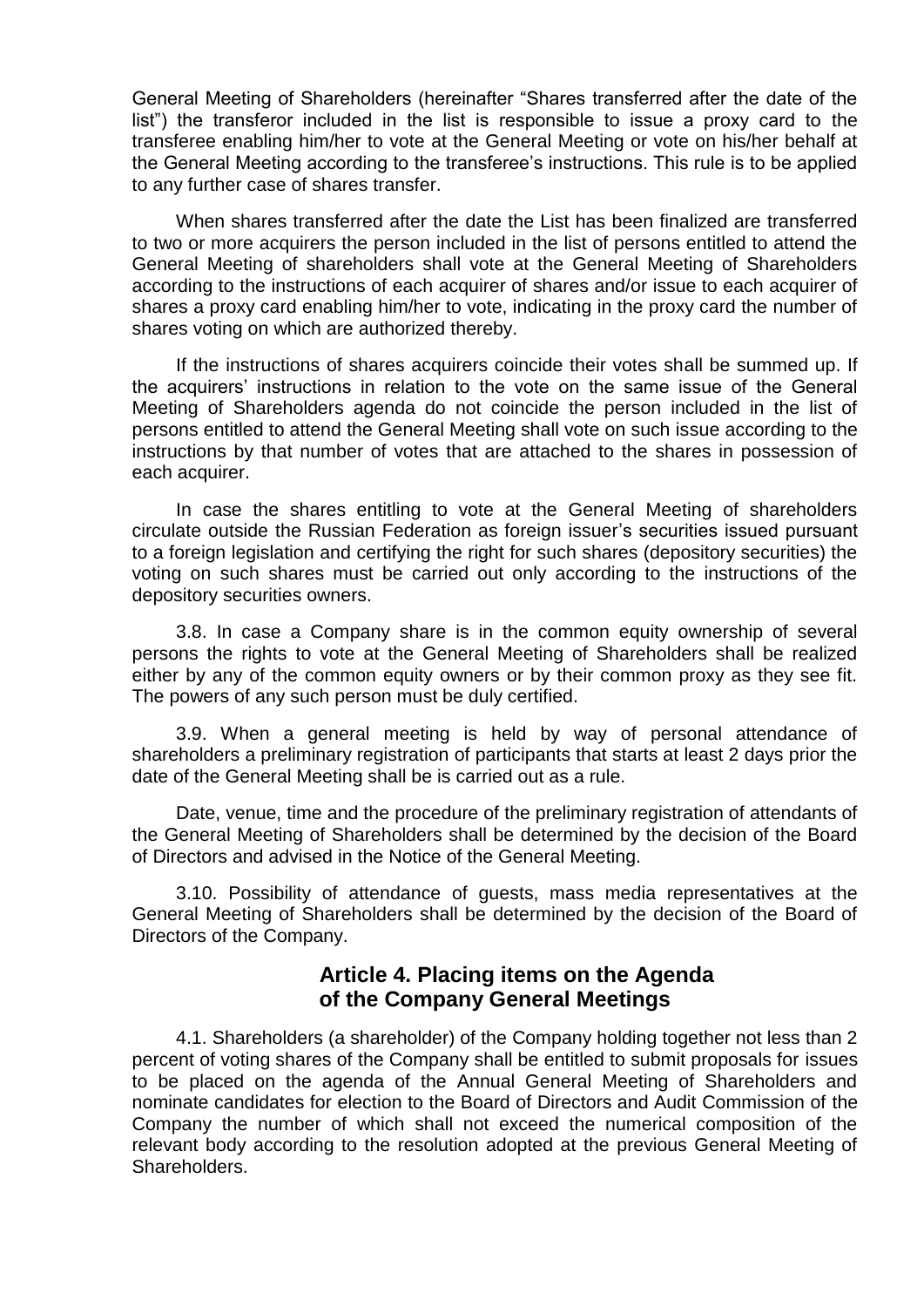The Company shall receive such proposals at least 50 days after the last day of a fiscal year.

In case the proposed agenda of the Extraordinary General Meeting of Shareholders includes the item of Members of the Board of Directors elections the shareholders (a shareholder) of the Company who holds in aggregate at least 2 (two) percent of Company's voting shares shall be entitled to make nominations for election to the Board of Directors the number of which shall not exceed the numerical composition of the Board. Such proposals shall be received at least 30 (thirty) days before the date of the Extraordinary General Meeting of Shareholders.

The portion of voting shares belonging to shareholders (a shareholder) submitting a proposal to place issues on the agenda of the General Meeting shall to be calculated as at the date of the proposal.

4.2. Proposals on issues to be placed on the agenda and nominations for election to the Board of Directors and the Audit Commission (hereinafter Proposals to the Agenda) can be made by way of:

- mailing to the address (the place of location) of a permanent executive body of the Company indicated in the joint public register of legal entities, or to addresses indicated in the Articles of Association of the Company;

- handing over on receipt to a person exercising functions of the sole executive body of the Company, Chairman of the Board of Directors or to any other person authorized to accept written correspondence addressed to the Company.

4.2.1. In case a Proposal to the Agenda of the General Meeting of Shareholders of the Company is sent by mail the date indicated in the postmark imprint showing the date of the dispatch of the postal delivery, and if the Proposal to the Agenda of the General Meeting is delivered by hand under receipt the receipt date shall be deemed to be the proposal date

4.3. Any Proposal to the Agenda of the General Meeting of Shareholders shall besubmitted in writing and contain the name (title) of shareholders (a shareholder) submitting the proposal, number and category (type) of shares in his/her possession and must be signed by the shareholders (a shareholder).

4.3.1. In case the Proposal to the Agenda of the General Meeting of Shareholders is signed by a shareholder's proxy a proxy card (a duly certified copy of the proxy card) containing information about the represented shareholder and the proxy that is required to be detailed in the proxy card for voting under the Federal Law "On Joint Stock Companies" and issued according to the requirements of the Federal Law "On Joint Stock Companies" as applicable to proxy cards for voting, shall be attached to such a proposal.

4.3.2. The Proposal to the Agenda of the General Meeting of Shareholders shall be deemed received from those shareholders who (whose proxies) signed thereof.

4.3.3. In case the proposal to the agenda of the General Meeting of shareholders is signed by a shareholder (his/her proxy) whose rights for shares are accounted in the deposit account at a depositary a statement of the shareholder's deposit account at the depositary managing the account rights for the relevant shares shall be attached to the proposal.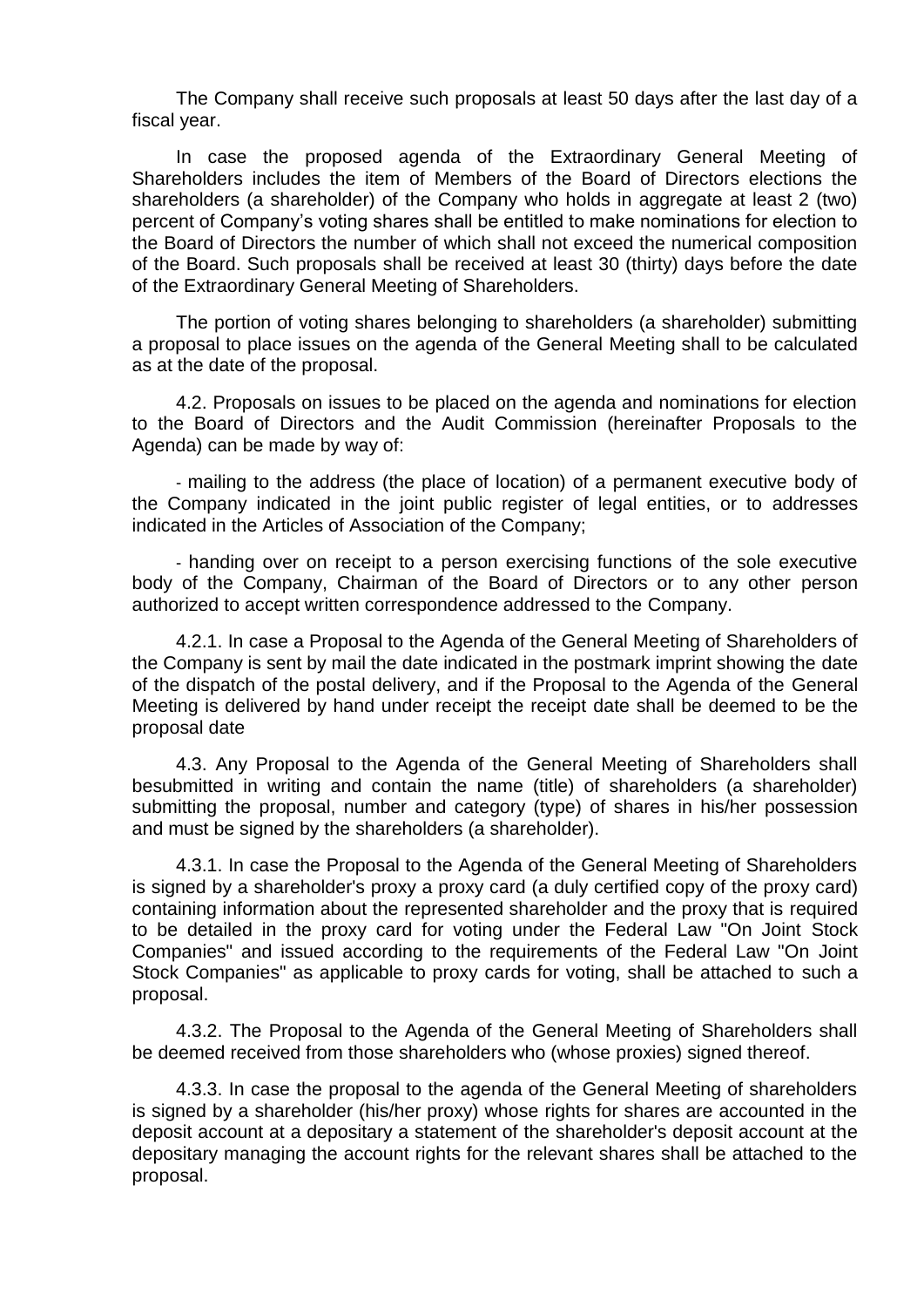4.4. Any Proposal to the Agenda of the General Meeting of shareholders shall contain a wording of each proposed item, and the proposals for nominations to contain the name of each nominee, name of the body where he is proposed to be elected to. Proposal to the Agenda of the General Meeting of Shareholders may contain a wording of a resolution for each proposed agenda item.

4.4.1. When making nominations to the Board of Directors and to the Audit Commission of the Company a written consent of nominee(s) and information about the nominee(s)' subject to submission to the person entitled to take part in the Meeting in the process of preparation thereto may be attached to the nomination proposal.

4.5. The Board of Directors of the Company shall be responsible to review submitted proposals and to make a decision with regard to placing those items on the relevant meeting agenda not later than 5 days after the deadline provided in item 4.1 of this Article. Any issue proposed by shareholders (a shareholder) shall be included in the agenda of a General Meeting of Shareholders, as well as nominated candidates shall be placed on the ballot for election to the Board of Directors of the Company and to the Audit Commission of the Company except the cases when:

- a shareholder(s) has(have) failed to comply with the deadline for submission of proposals of issues to be placed on the agenda of the General Meeting of Shareholders as provided in item 4.1 of this Article;

- a shareholder(s) is(are) not the holder(s) of the required number of voting shares of the Company as provided in item 4.1 of this Article;

- the proposal is not in conformity with the requirements provided in items 4.3, 4.3.1., 4.3.3. and 4 of this Article;

- the issue proposed for the agenda of the General Meeting of the shareholders of the Company is not within the terms of reference thereof and/or runs contrary to the requirements of the current legislation of the Russian Federation.

4.6. A motivated decision of the Board of Directors to refuse to include the issue into the agenda of the General Meeting of Shareholders of the Company or to put a nominee on the ballot for election to the Board of Directors and to the Audit Commission of the Company shall be delivered in writing to the shareholder(s) who proposed the issue or nomination not later than 3 (three) days from the date of the submission thereof.

4.7. The Board of Directors of the Company shall not be authorized to make changes of the wording of issues proposed to be placed on the agenda of the General Meeting of Shareholders of the Company and of the proposed wordings of resolutions thereto.

4.8. In addition to the issues proposed by shareholders to the agenda of the General Meeting of Shareholders as well as in case of absence of any proposals, absence or insufficient number of nominees proposed by shareholders for election to a relevant Company body, the Board of Directors shall be authorized to include in the agenda of the General Meeting of shareholders issues or nominees on the ballot as it sees fit.

## **Article 5. Preparation for and the Notice of a Company General Meeting of Shareholders**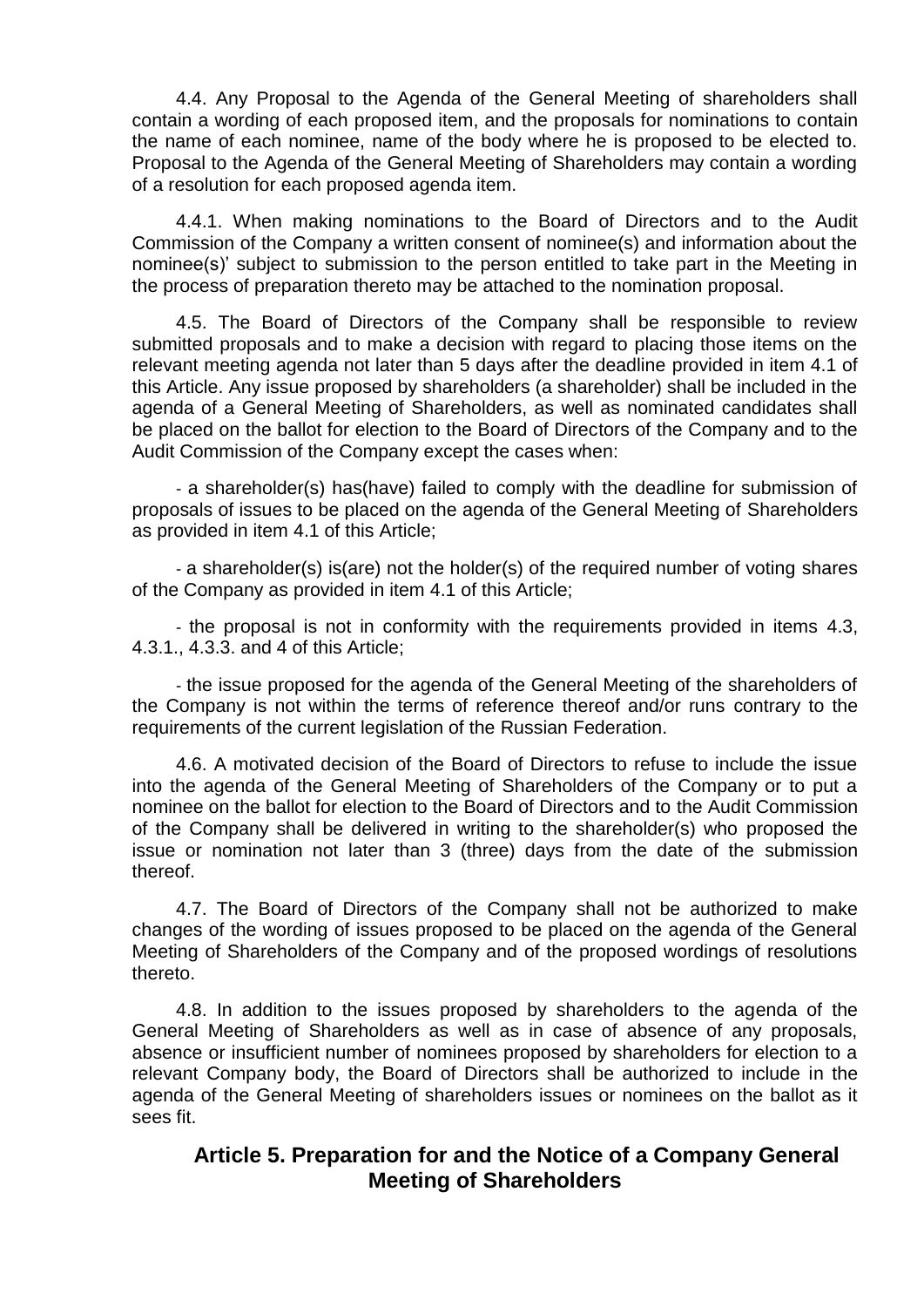5.1. In the process of preparation for the General Meeting of shareholders the Board of Directors of the Company and in cases provided in the Federal Law "On Joint Stock Companies" persons calling the Meeting shall specify the following:

- the form of the General Meeting of Shareholders (personal attendance or absentee vote);

- date, venue and hour of the General Meeting of Shareholders, mailing address for sending completed ballots, and in case of absentee vote General Meeting the deadline for ballots acceptance . General Meetings shall be held in Moscow that is the place of location of the Company's executive bodies or in Moscow Region area that is the place of the Company's main base location;

- the agenda of the General Meeting of shareholders;

- the deadline date of finalizing the list of persons entitled to attend the General Meeting of Shareholders;

- the procedure of notice to the shareholders of a General Meeting ;

- the list of information (materials) to be made available to the shareholders during preparation to the General Meeting of Shareholders and the procedure of the release thereof ;

- form and wording of the ballot.

5.2. Any notice of the General Meeting to Shareholders included in the list of persons entitled to attend the General Meeting of Shareholders shall be given either by sending a written notice to them by registered mail or by hand delivered on receipt as well as by publication of relevant information in a periodical printed media ("Rossiyskaya Gazeta", or "Commersant", or "Vedomosty" ).

Additionally the notice of the General Meeting of Shareholders may be published in other accessible for all shareholders of the Company printed or other mass media.

5.3. The Company shall be held responsible to deliver a written notice or publish the information about the convention of the General Meeting of Shareholders not later than 30 (thirty) days prior to the proposed date of the Meeting.

In case the proposed agenda for an Extraordinary General Meeting of Shareholders contains the issue of election of members of the Board of Directors the notice of the Meeting shall be given not later than 70 (seventy) days prior the date of its convention.

5.4. Notice of the General Meeting of Shareholders shall contain:

- full corporate name and address of location of the Company;

- form of holding the General Meeting of Shareholders (personal attendance or absentee vote);

- date, hour and venue of the General Meeting of Shareholders and, in case completed ballots may be mailed to the Company, the mailing address to be used for sending completed ballots, or in case the General Meeting is held by way of absentee vote the deadline date for acceptance of ballots and the mailing address which is to be used for sending completed ballots.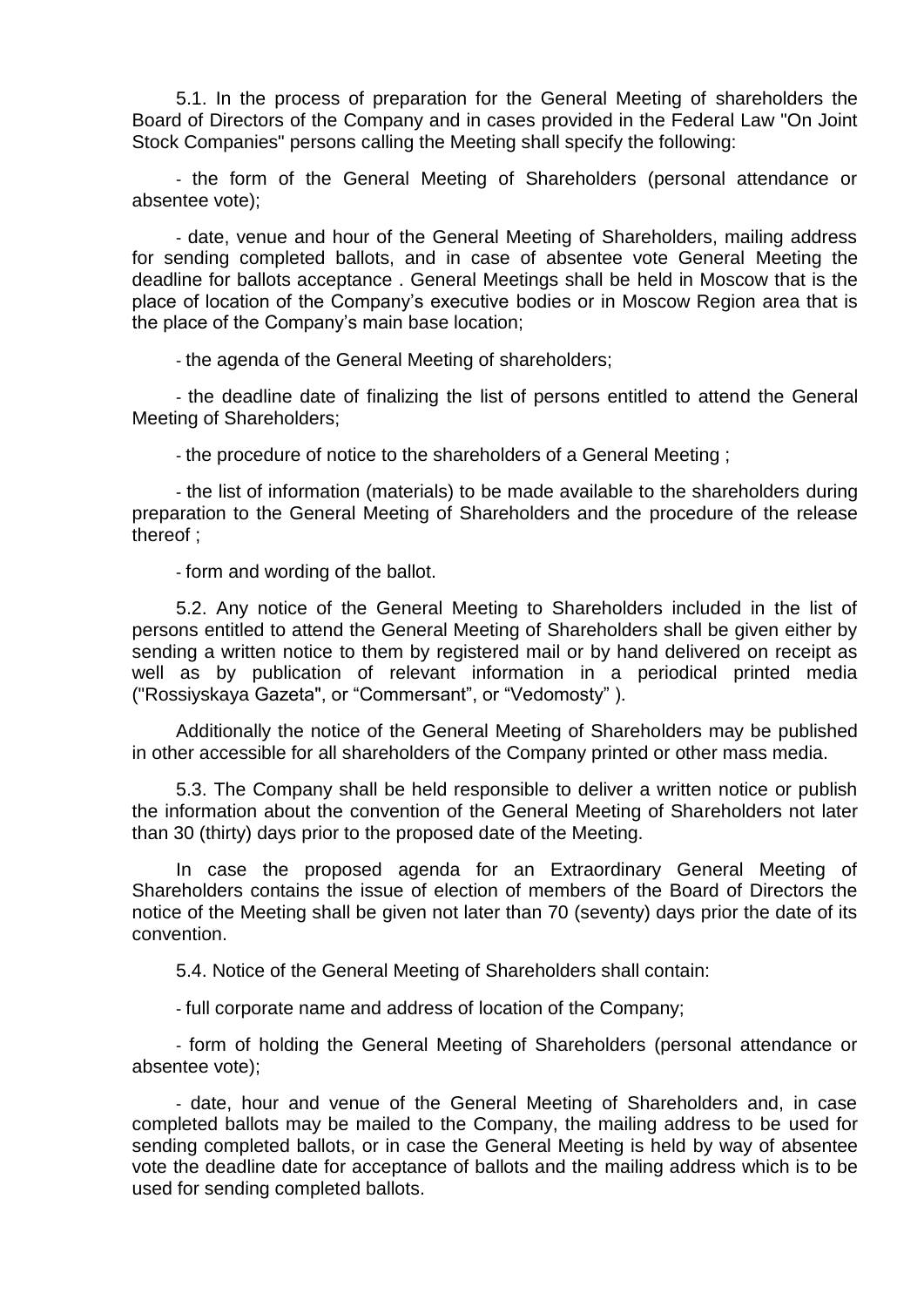- the hour of the registration persons attending the General Meeting starts in case the Meeting is held in the form of meeting (collective attendance of shareholders);

- the date of completion of the list of persons entitled to attend the General Meeting of Shareholders;

- issues placed on the agenda of the General Meeting of Shareholders;

- the procedure for familiarization with the information (materials) required to be made available in the process of preparation for the General Meeting of Shareholders and the address (the addresses) where it can be obtained at.

5.5. The information (materials) to be made available to persons entitled to attend he General Meeting of Shareholders in the process of preparation thereof shall include the following: the annual report and the annual financial statements of the Company; the annual report of the Audit Commission confirming fairness of information provided in the annual report of the Company, opinion of the Statutory Auditor of the Company in respect of the results of the annual auditing of financial and business activities of the Company, information on the persons nominated for election to the Board of Directors and to the Audit Commission of the Company; recommendations of the Board of directors of the Company in respect of appropriation of profits including the amount of dividend payable on Company shares and the terms and conditions of payment thereof, and losses of the Company at the fiscal year end; a draft of amendments and changes proposed to be made into the Articles of Association or a draft of new revision of the Articles of Association of the Company; and any other information in accordance with the requirements of applicable legislation of the Russian Federation and the Articles of Association of the Company.

5.5.1. The additional information obligatory to be made available to persons entitled to attend the General Meeting during the preparation for it the agenda of which contains the issue of election of members of the Board of Directors, the Audit Commission comprises the information on availability or absence of written consent of nominated candidates for election to the relevant Company body.

5.5.2. The following information (materials) that is obligatory to be made available to persons entitled to attend the General Meeting, the agenda of which contains issues the vote on which may trigger the rights to claim redemption of shares by the Company, shall be additionally provided in the process of preparation thereto:

- an opinion of an independent evaluator of the market value of the Company shares the redemption of which may be claimed from the Company;

- calculation of the Company assets net value according to the accounting data for the latest completed reporting period;

- minutes (extract from the minutes) of the meeting of the Board of Directors of the Company where the decision to evaluate the redemption price of shares

specifying shares redemption price.

5.5.3. The following information (materials) that is obligatory to be made available to persons entitled to attend the General Meeting, the agenda of which contains issues reorganization of the Company, shall be additionally provided in the process of preparation thereto: :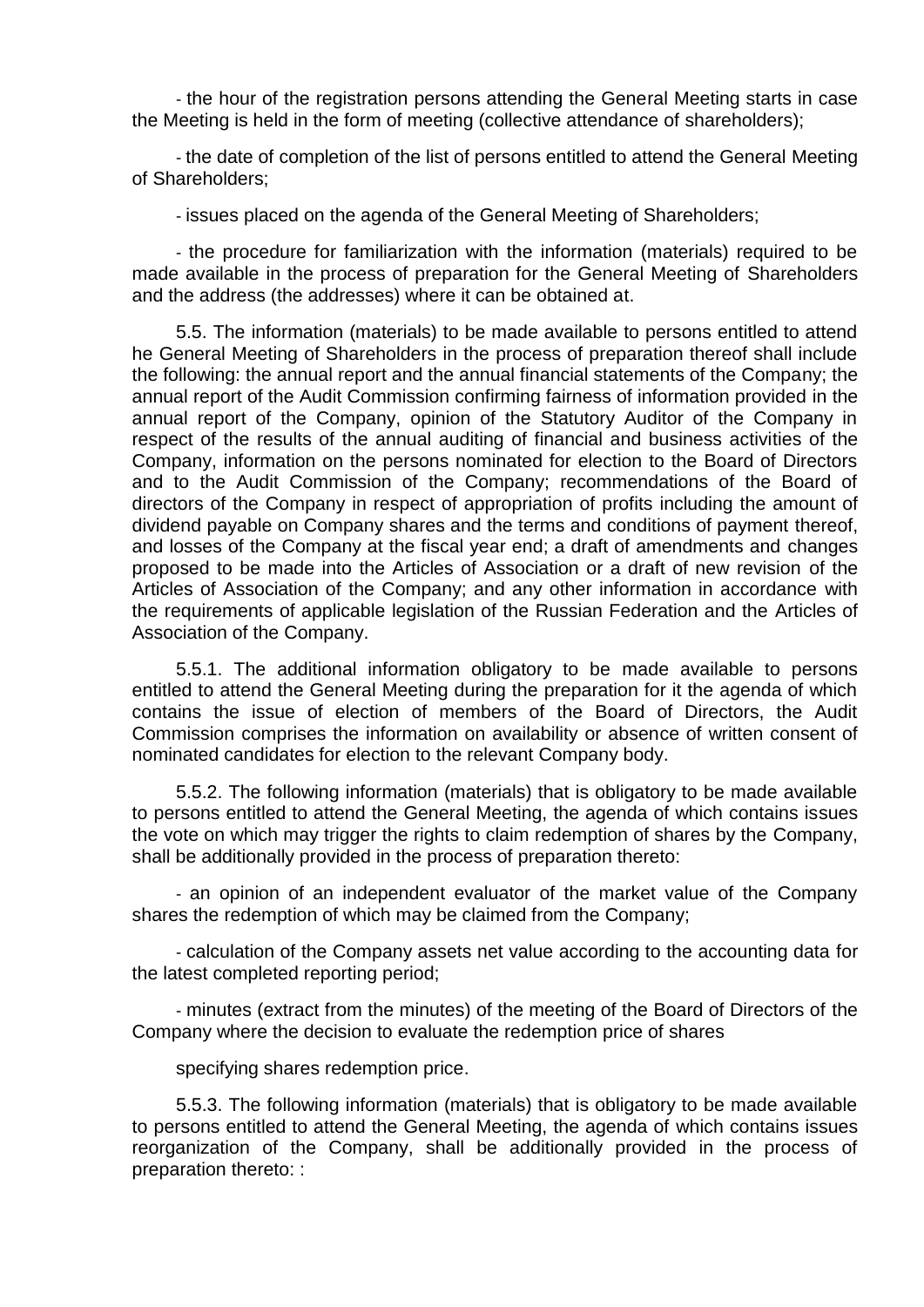- justification of the conditions and the process of the Company reorganization contained in the resolution on the division, separation or transformation, or in an agreement on merger or incorporation approved (adopted) by an authorized body of the Company;

- annual reports and annual accounts of all organizations involved in reorganization for the latest three completed fiscal years preceding the date of the General Meeting or for every completed fiscal year from the time of the setting up of the organization if the organization carries out its activities for less than three years;

- quarterly accounting control of all organizations involved in the reorganization for latest completed three months period preceding the date of the General Meeting.

5.5.4. The Company may adopt a list of additional information (materials) obligatory to be made available to shareholders in the process of preparation for the General Meeting of Shareholders.

5.6. The annual report of the Company submitted for approval of the Annual General Meeting shall contain the following:

- assessment of Company's positions in the industry;

- Company's business main priorities ;

- report of the Board of Directors of the Company on the results of the Company development according to the priorities of its business;

- outlook for the development of the Company;

- report on the payment of declared (assessed) dividends on Company shares;

- description of main risk factors connected with Company's activities;

- list of transactions completed by the Company during the reporting year categorized under the provisions of the Federal Law "On Joint Stock Companies" as major transactions as well as other transactions the execution of which, under the Articles of Association of the Company, is subject to the procedure of approval of major transactions, specifying main terms and conditions for each separate transaction and the executive body of the Company that is held responsible for the approval for that transaction;

- list of transactions executed by the Company during the reporting year characterized under the provisions of the Federal Law "On Joint Stock Companies" as transactions the execution of which involved specific interests, with indication of an interested person (persons) for each separate transaction, main terms and conditions and the managing body of the Company that is responsible for the approval for that particular transaction;

- composition of the Board of Directors including information on the changes in the composition of the Board of Directors of the Company that took place during the reporting year and information on the members of the Board of Directors including their biographical summaries and numbers of Company shares in their possession during the reporting period;

- information on the person holding the position of the General director of the Company and members of the Executive Board of the Company including their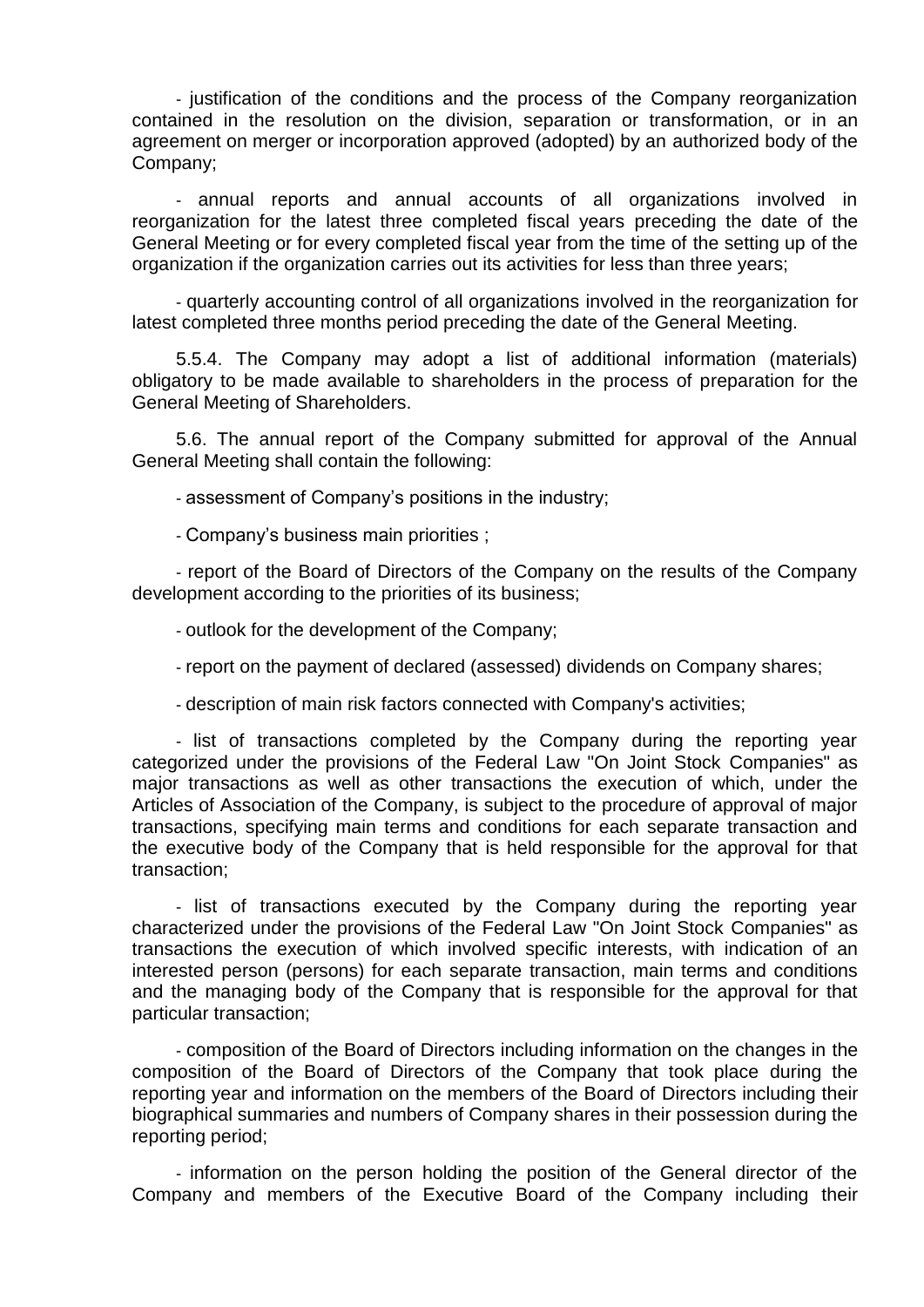biographical summaries and numbers of Company shares in their possession during the reporting period;

- criteria of calculation of the amount of reimbursement (compensation of expenses) of the person holding the position of the General Director of the Company, each member of the Board of Directors or total amount of remuneration (compensation of expenses) of all those persons that has been paid or are to be paid basing on the results of the reporting year;

- information on observance by the Company of the Code of Corporate conduct;

- other information as may be required by the Articles of Association or by other internal regulations of the Company.

The annual report of the Company shall be signed by the person holding the position of the General Director and by the Chief Accountant of the Company.

The annual report of the Company shall contain an endorsement mark of the prior approval thereof by the Board of Directors of the Company.

5.7. The information (materials) as required by the list of information items to be made available to shareholders in the process of preparation to the General Meeting of

Shareholders within 30 (thirty) days prior to the General Meeting of Shareholders shall be delivered to persons entitled to attend the General Meeting of Shareholders of the Company in an office at the Company location and in other places addresses of which are specified in the notice of the General Meeting of Shareholders. The access to the said information (materials) shall be provided to persons attending the General Meeting of shareholders during the time it is being carried out.

The Company is responsible, under a request of a person entitled to attend the General Meeting of Shareholders, to provide to him/her copies of the above said documents within 5 days from the date of the request is received by the Company.

Payment charged for such copies shall not exceed the costs of production thereof.

In case the person registered in the Company's shareholders register is a nominee shareholder the notice of General Meeting of Shareholders shall be sent to that nominee shareholder.

#### **Article 6. The Company Returning Board**

6.1. To manage and to sum up vote returns the Returning Board of the Company shall be set up the functions of which shall be carried out by a specialized Registrar of the Company. The functions of the Returning Board shall not be carried out by any other registrars.

6.2. The Returning Board shall verify the powers of and register persons attending the General Meeting of Shareholders, define the quorum of the General Meeting of Shareholders, explain issues emerging in connection with realization by shareholders (their representatives) of their vote rights at the General Meeting, clarify the voting procedure on issues put to vote, ensure prescribed order of voting and the rights of shareholders to participate in the vote, count the votes and sums up the results of the ballot, draft the Protocol of the Vote Returns and submit ballots to the archive.

#### **Article 7. Registration**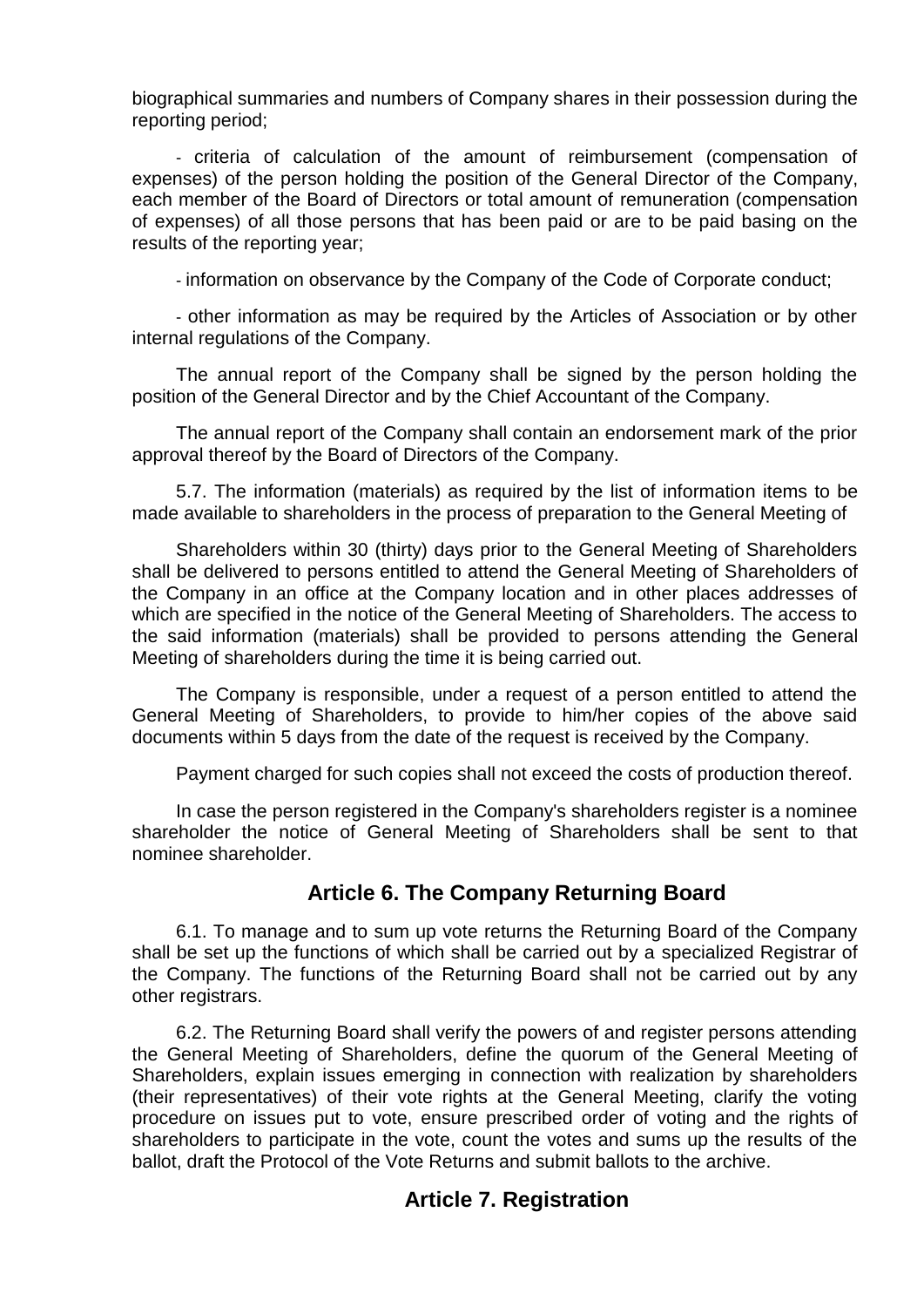7.1. The persons entitled to attend the General Meeting other than the persons whose ballots are received at least two days prior the date of the General Meeting in case voting may be carried out by way of mailing completed ballots to the Company shall be registered to attend the General Meeting.

7.2. Registration of persons attending the General Meeting held as a meeting (collective attendance of shareholders) shall be carried out at the venue of the General Meeting.

7.3. Persons entitled to attend the General Meeting held as a meeting whose ballots are received at least two days prior the date of the General Meeting shall be entitled to attend the General Meeting.

7.4. If proxy cards have been issued in relation to shares transferred after the date the list of persons entitled to attend the Meeting was finalized by a person included in the said list the acquirers of such shares shall be required to attend the General Meeting and ballots shall be issued to them.

7.5. Registration of persons entitled to attend the General Meeting shall be carried out under the condition that persons coming to attend the Meeting are identified by way of reconciliation of the information contained in the list of persons entitled to attend the General Meeting with data of personal identification papers presented (submitted) by the said persons.

7.6. Registration of persons entitled to attend the General Meeting having failed to register before it was opened shall end upon completion of discussion of the last issue in the General Meeting agenda that has the quorum.

#### **Article 8. Quorum of the Company General Meeting of Shareholders**

8.1. The General Meeting of Shareholders has the authority (has the quorum) if it is attended by shareholders possessing in aggregate more than half of votes of the Company issued voting shares.

8.2. Shareholders who registered to attend the General Meeting and shareholders whose ballots are received at least two days prior the date of the General Meeting of Shareholders shall be deemed to have attended the General Meeting of Shareholders of the Company. Shareholders whose ballots are received prior the deadline for acceptance of ballots shall be considered to take part in the General Meeting of shareholders of the Company conducted by absentee vote.

8.3. To determine the quorum and to calculate votes the partial votes represented by fractional shares shall be summed up without rounding off.

8.4. The General Meeting held as a meeting may be opened if by the scheduled time the quorum to resolve at least one issue in the agenda is present.

8.5. Registration of persons entitled to attend the General Meeting who failed to register to attend the General Meeting prior its opening shall be ceased upon termination of the discussions of the last agenda issue that has the quorum.

8.6. In case there is no quorum for any of the issues in the agenda by the scheduled time of the General Meeting the General Meeting shall be adjourned for 1 hour.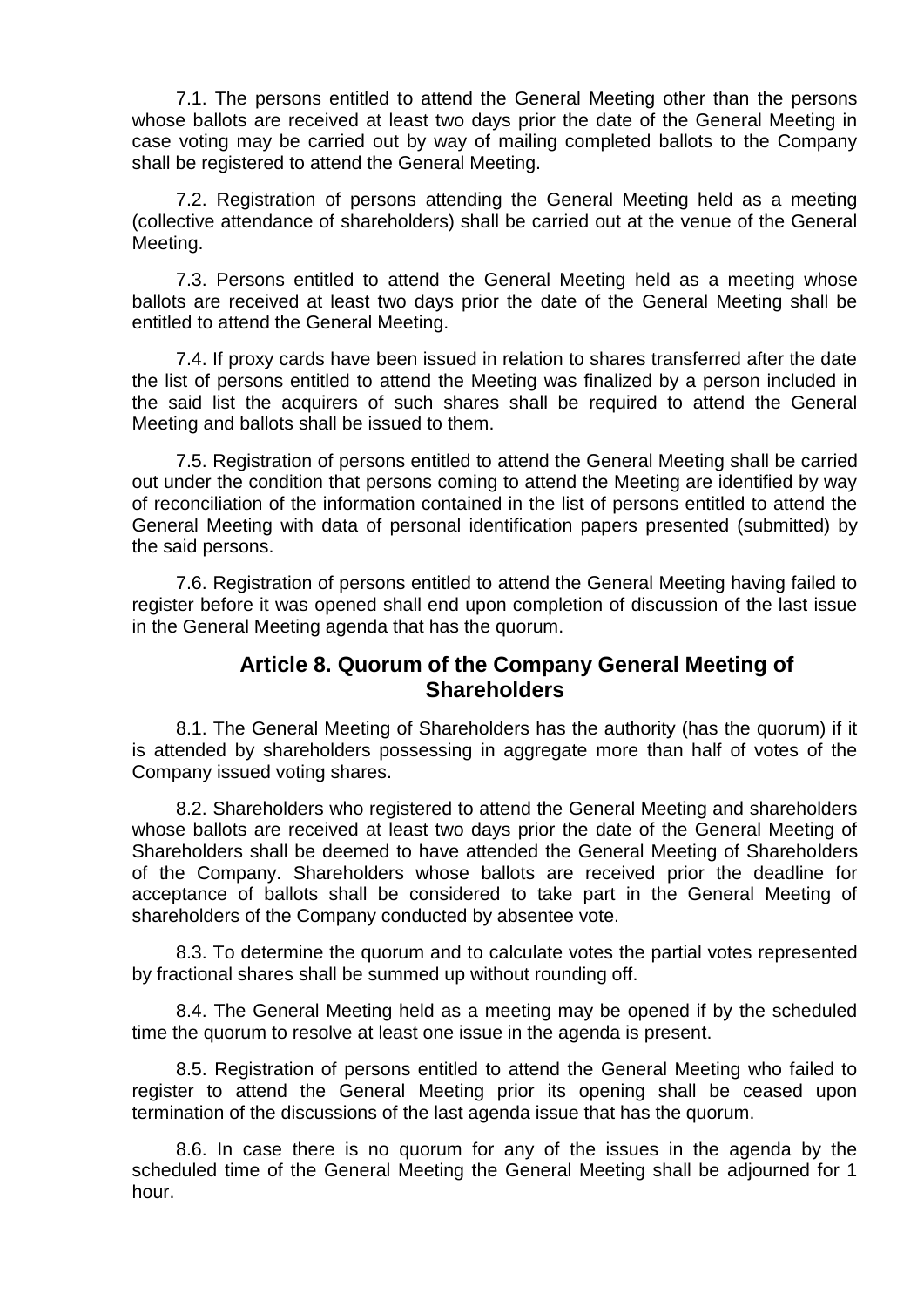The General Meeting shall not be adjourned more than once.

8.7. The General Meeting by the appointed time of which the quorum is present only for some of agenda items shall not be dissolved if by the deadline of registration attendants have been registered whose registration provides the quorum to make decisions on other agenda items.

8.8. Declaring a ballot invalid as concerns the vote on one, several or all issues that have been voted by this ballot shall not be the reason to exclude votes attached to such bulletin in determining the presence of the quorum.

8.9. If a quorum for conducting an annual General Meeting of shareholders of the Company is not present the General Meeting of Shareholders shall be adjourned to another time. No changes of the agenda of the adjourned General Meeting shall be allowed.

If quorum for an Extraordinary General Meeting is not present it shall be adjourned and held at a later time with the same agenda.

8.10. An adjourned General Meeting of Shareholders called instead of the failed one shall have the powers provided it is attended by shareholders (their proxies) possessing in aggregate no less than 30 percent of votes of the issued voting shares of the Company.

Notice of the adjourned General Meeting of Shareholders shall be given in the order provided in this Regulation.

8.11. At the adjourned General Meeting held within less than 40 days after the failed General Meeting of Shareholders persons having the right to vote at the General Meeting of the Shareholders shall be identified basing on the list of persons entitled to attend the General Meeting of shareholders.

## **Article 9. Voting at the General Meeting of Shareholders of the Company**

9.1. Voting at the General Meeting of Shareholders shall be carried out in accordance with the principle "one voting share - one vote" except cases of cumulative vote for election of the members of the Board of Directors of the Company and some other cases provided by the legislation of the Russian Federation and by the Articles of Association of the Company.

9.2. Voting at the General Meeting of shareholders on items of the agenda of the Meeting shall be carried out by ballots.

9.3. The ballot form and the text thereof shall be approved by the Board of Directors of the Company.

9.4. The ballot shall contain:

- full corporate name and place of the Company location;

- form of holding the General Meeting (personal attendance or absentee vote);

- date, venue and hour of the General Meeting of Shareholders and the mailingaddress to which completed ballots can be mailed to, and, in case of holding the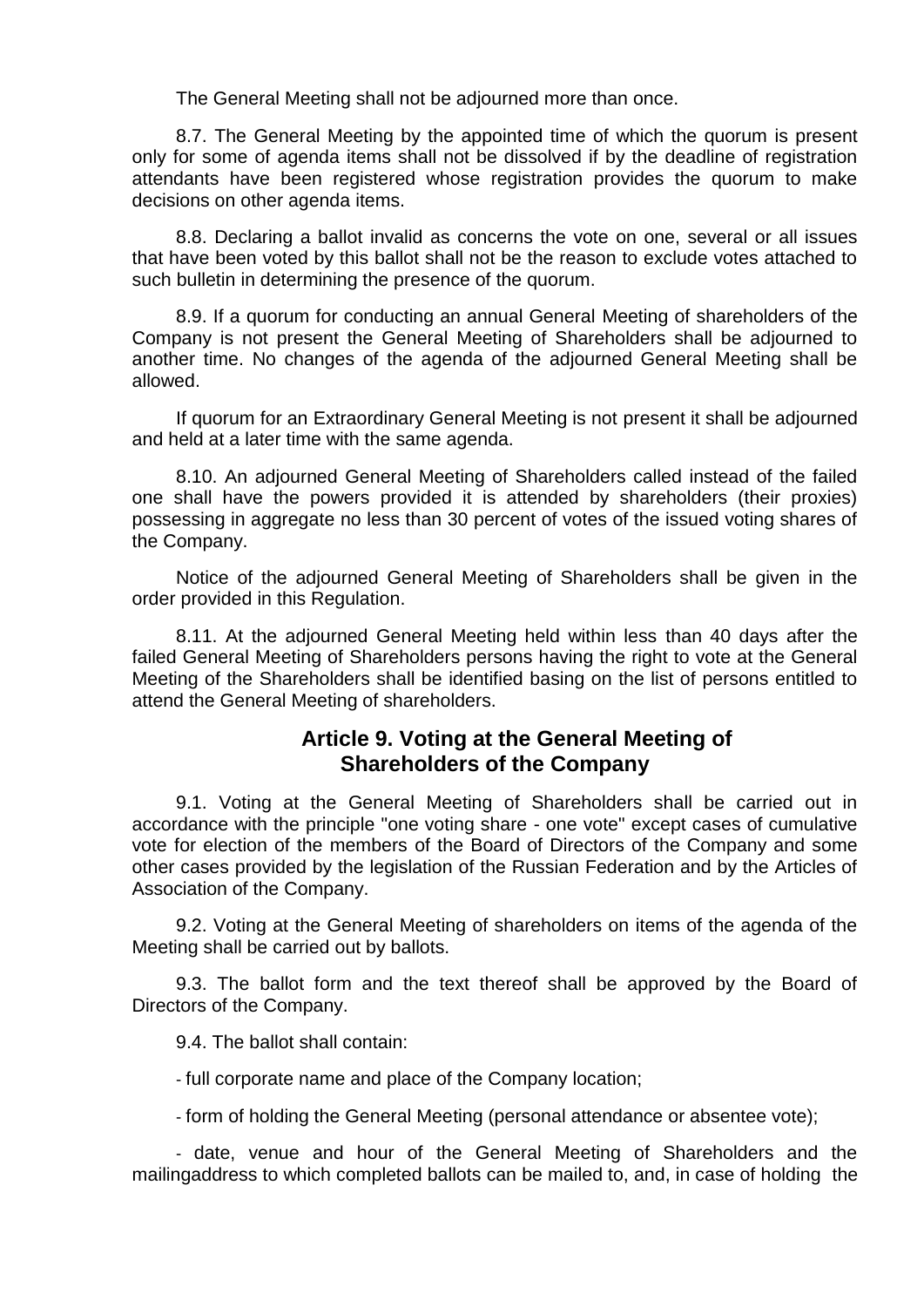General Meeting by way of absentee vote, the deadline date for acceptance of ballots and mailing address which can be used for mailing completed ballots;

- wording of each issue (name of each nominee for election) voting on which is carried out by this ballot;

- available options of voting for each issue of the agenda expressed by formulas "pro", "con" or "abstain";

- an instruction that the ballot must be signed by the voter (by a person entitled to attend the General Meeting of Shareholders).

9.4.1. The ballot shall have a margin opposite to each voting option intended to show the number of votes given for each voting option and may contain an indication of the number of votes belonging to the person entitled to attend the General Meeting of Shareholders. To that matter, if this ballot is used for voting on two or more issues of the agenda of the General Meeting and the person entitled to attend the General Meeting has a varying number of voted in relation to different issues of the agenda the number of votes that person is entitled to cast on each agenda item of the General meeting is to be indicated in the ballot.

9.4.2. The ballot must contain the instructions that:

- the voter has the right to select only one voting option except voting in accordance with instructions of persons who acquired shares after the date the list of persons entitled to attend the General Meeting was finalized, or with instructions of owners of depositary securities;

- if more than one option of voting is chosen in the ballot the number of votes given for the relevant voting option should be indicated on the margins for votes numbers indication and a mark put that the voting is carried out in accordance with the instructions of the acquirers of shares transferred after the date the list of person entitled to attend the General Meeting was finalized and/or with instructions of owners of depository securities;

- the voter acting under a proxy card issued in relation of shares transferred after the date of the list of persons entitled to attend the General Meeting was finalized shall indicate the number of votes given for the remaining vote option in the margin for indication of votes numbers opposite the remaining vote option and put a mark to indicate that the voting was carried out by proxy card issued in relation of shares transferred after the date the list of persons entitled to attend the General Meeting was finalized;

- if after the date the list of persons entitled to attend the General Meeting was finalized not all the shares has been duly transferred the voter shall indicate the number of votes given for the remaining vote option in the margin for indication of vote numbers opposite the preferred vote option and make a mark that a part of shares has been transferred after the date the list of persons entitled to attend the General Meeting was completed. If in relation to the shares transferred after the date the list of persons entitled to attend the General Meeting was completed instructions of acquirers of such shares coinciding with the preferred voting option were received such votes shall be summed up.

9.4.3. In case of vote for the election of members of the Board of Directors of the Company, members of the Audit Commission of the Company the ballot shall contain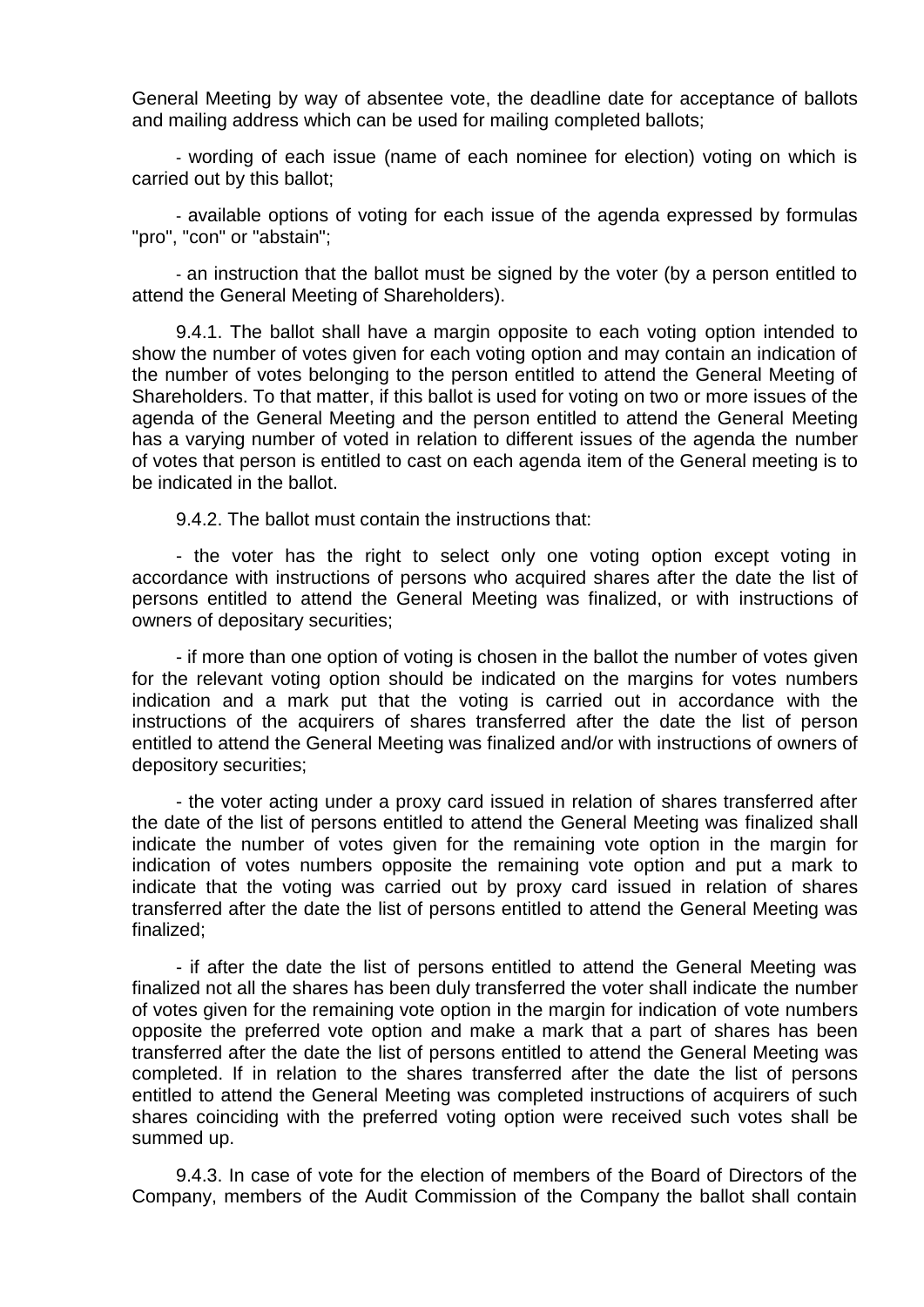information about the nominees (nominee) to include his/her first name, surname and patronymic name.

9.4.4. In case of cumulative vote the ballot shall contain an indication thereto and an explanation of the substance of the cumulative voting. In addition to the explanation of the substance of the cumulative voting the ballot shall contain the following clarification: "The fractional part of the vote received as a result of multiplication of the number of votes belonging to a shareholder who is the owner of the fractional share by the number of persons to be elected to the Board of Directors of the Company shall be given in favor of one nominee only".

9.5. The ballots shall be mailed or delivered by hand on receipt to each person indicated in the list of persons entitled to attend the General Meeting of Shareholders not later than 20 days before the date of the General Meeting of Shareholders. The ballots shall be delivered by the Company or by the Company's Registrar by registered mail to addresses indicated in the list of persons entitled to attend the General Meeting of Shareholders.

9.6. Acceptance of ballots shall be carried out in the order and within timelines established by the legislation of the Russian Federation, Articles of Association of the Company and these Provisions. When a General Meeting is held in the form of collective personal attendance of shareholders the latter may vote right in the course of the Meeting.

9.6.1. If the vote at the General Meeting held in the form of personal attendance may be carried out by way of mailing completed ballots to the Company under the request of persons registered for attendance at the General Meeting whose ballots has not been received by the Company or has been received later than two days prior the date of the General Meeting the ballots shall be issued to them with the mark of reissue thereof.

9.6.2. In case the voting at the General Meeting may be held by way of sending completed ballots the delivery of completed ballots either to the address (place of location) of the General Director of the Company found in the Single Sate Register of Legal Entities, or to the address indicated in the Article of Association shall be acknowledge as the delivery to the proper mailing address irrespective of whether the said address is indicated in the notice of General Meeting or not.

9.7. The voting is carried out in accordance with the voting procedure adopted every time in the course of the General Meeting.

9.8. Persons who registered to attend the General Meeting of Shareholders held in the form of personal attendance shall be entitled to vote on all issues of the agenda from the time of opening of the General Meeting till it is closed, and in case, under these Provisions or under the decision of the General Meeting on the proceedings of the General Meeting the vote results and decisions adopted by the General Meeting are announced at the General Meeting, they can vote from the moment of opening the General Meeting and till the moment of the counting of votes on the issues of the General Meeting agenda is started. This rule shall not be applicable to vote on the General Meeting proceedings issue.

After the discussion of the last issue of the agenda of the general Meeting (the last issue of the agenda of the General Meeting which has the quorum) and till the closure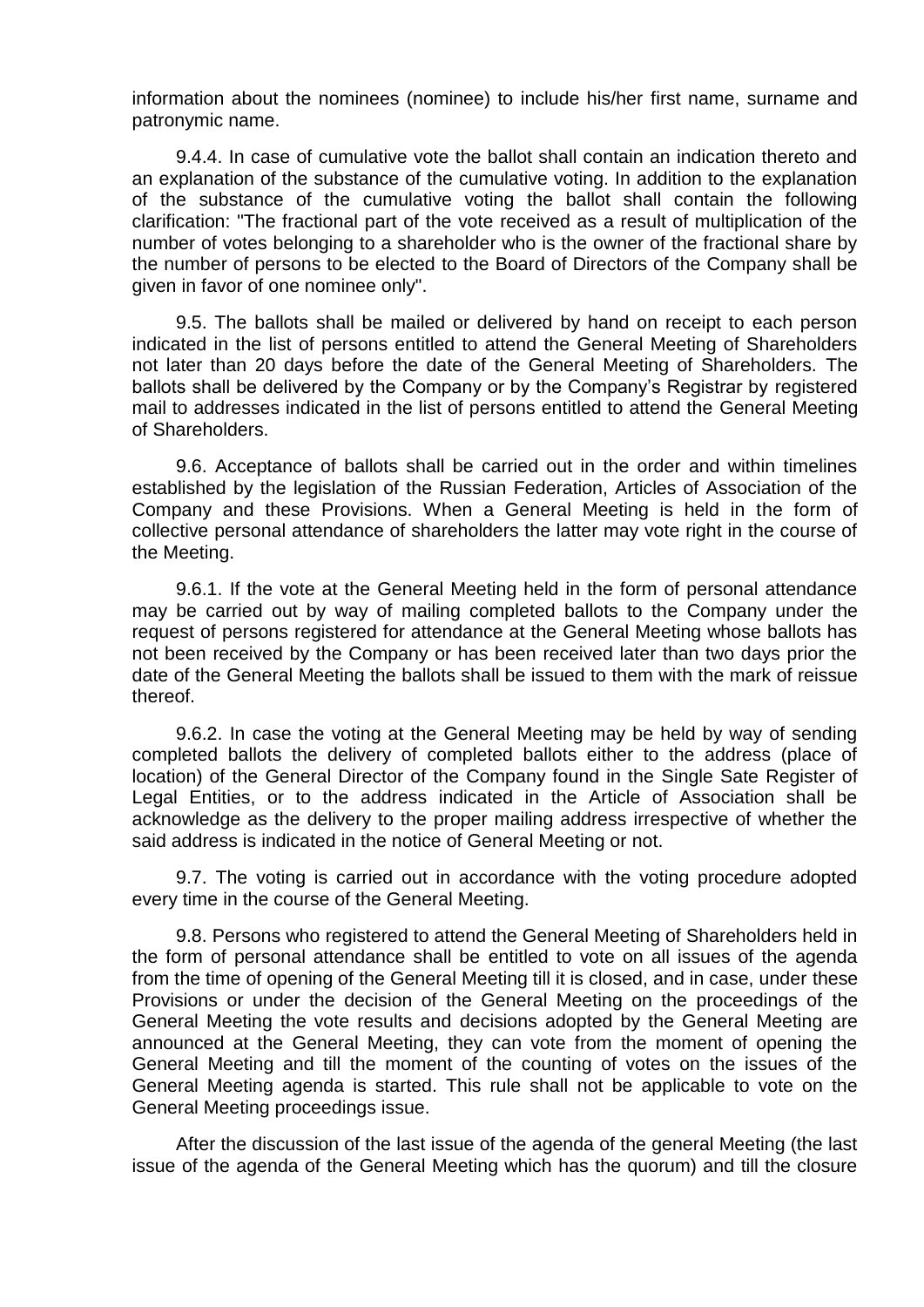of the General Meeting (till the count of votes is started) the persons who has not voted till this moment shall be given time to vote.

9.9. In case of voting by ballots only votes on issues in relation of which only one of the available vote options is left by the voter shall be taken into account. Ballots completed with the violation of this requirement shall be considered to be invalid and the votes on issues contained therein shall not be taken into account.

In case the ballot contains several issues put to vote a failure to fulfill the above said requirement in relation to one or several issues shall not result in rendering the ballot invalid as a whole.

In votes counting the fractions of votes represented by fractional shares shall be summed up without rounding off.

9.10. Elections of members of the Board of Directors shall be carried out by cumulative vote. In case of cumulative vote the number of votes belonging to each shareholder shall be multiplied by the number of persons who are to be elected to the Board of Directors and the shareholder shall be entitled to give the resultant number of votes to one nominee in full or distribute them between two or more nominees.

9.11. In some cases the voting may be held with the use of additional ballots. The procedure of the use thereof shall be determined in the course of the General Meeting.

9.12. Ballots shall be considered invalid and votes attached therein shall not be counted:

- in case of any corrections in requisites thereof;

- in case of the missing signature of the voter on the ballot and/or a special stamp or an endorsement of the Returning Board testifying the authenticity of the ballot (in cases the Returning Board takes the decision to make such an endorsement by a stamp or a mark in ballots);

- ballots received by the Company that are signed by a representative acting by a proxy card, in case the Company or the Registrar acting in the capacity of the Returning Board receives a notice on the replacement (recall) of that representative not later than two days prior to the date of the General Meeting;

- if in the process of the vote count t wo or more completed ballots of the same person are detected that contains contradicting vote on one and the same issue then in relation to that issue all such ballots shall be deemed invalid.

This rule shall not applicable to ballots signed by a person who issued the proxy card in relation to shares transferred after the date the list of persons entitled to attend the General Meeting was completed and/or by persons acting on the basis of such proxy cards wherein in the margins for indicating the number of votes the number of votes given for each vote option and appropriate marks as provided in item 9.4.2 of these Provisions are indicated.

- If in the ballot on the issue of election of members of the Audit Commission of the Company the option "pro" is left in relation to a larger number of nominees than the number of persons to be elected to the said body of the Company the ballot as far as it concerns the voting on such issue shall be deemed invalid.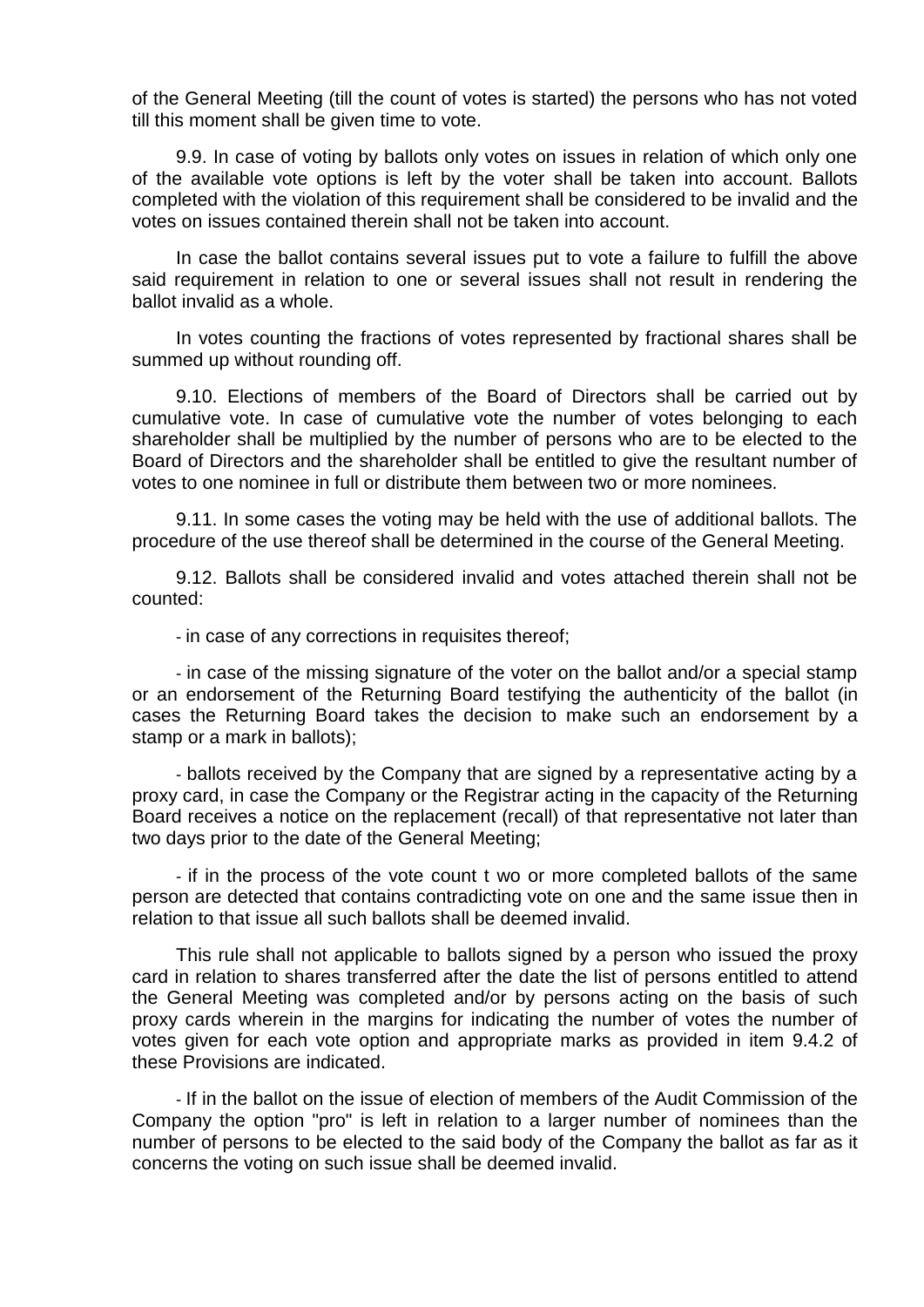This rule is not applicable to ballots signed by a person voting on shares transferred after the date the list of persons entitled to attend the General Meeting was completed in accordance with instructions issued by the acquirers of such shares and/or by a person voting on shares circulating outside the Russian Federation as depositary securities in accordance with the instructions of the owners of depositary securities and containing relevant marks as provided in item 9.4.2. of these Provisions.

9.13. A person entitled to attend the General Meeting (including a new proxy acting by a proxy card) shall be registered to attend the General Meeting and ballots shall be issued to him/her in case the notice about the replacement (recall) of a proxy has been received by the Company or Registrar carrying out functions of the Returning Board before the proxy whose powers are terminated is received.

9.14. If the participant due to any reason has not submitted his/her ballot in the course of the voting it shall be deemed that he has not taken part in the voting and his votes shall not be taken into account during the count of vote returns.

9.15. In the course of the Meeting in the form of collective personal attendance of shareholders ballots shall be collected in the meeting room by tellers into sealed ballotboxes.

9.16. The count of vote returns shall be carried out with the use of computer equipment as a rule.

9.17. After the protocol of vote returns is completed and the Minutes of the General Meeting of Shareholders are signed the ballots shall be sealed by the Registrar carrying out the functions of the Returning Board and handed over to the Company archive for storage.

## **Article 10. The Extraordinary General Meeting of Shareholders of the Company**

10.1. An Extraordinary General Meeting of Shareholders of the Company shall be called by a request of the Board of Directors at the sole initiative thereof, of the Audit Commission, Statutory Auditor of the Company and any shareholder(s) who own(s) not less than 10 percent of voting shares of the Company as at the date of the request.

10.2. An Extraordinary General Meeting of Shareholders under the request of the Audit Commission, the Statutory Auditor of the Company or a shareholder(s) who own(s) not less than 10 percent of voting shares of the Company shall be called by the Board of Directors of the Company.

10.3. An Extraordinary General Meeting of shareholders called under the request of the Audit Commission, the Auditor of the Company or a shareholder(s)) who own(s) not less than 10 percent of voting shares of the Company shall be held within 40 days from the date of the request to call an Extraordinary Meeting of Shareholders is received.

If the proposed agenda of an Extraordinary General Meeting of Shareholders contains an issue of election of members of the Board of Directors who are to be elected by a cumulative vote such Extraordinary General Meeting of shareholders shall be held within 70 days from the date of the request to call the Extraordinary General Meeting of Shareholders.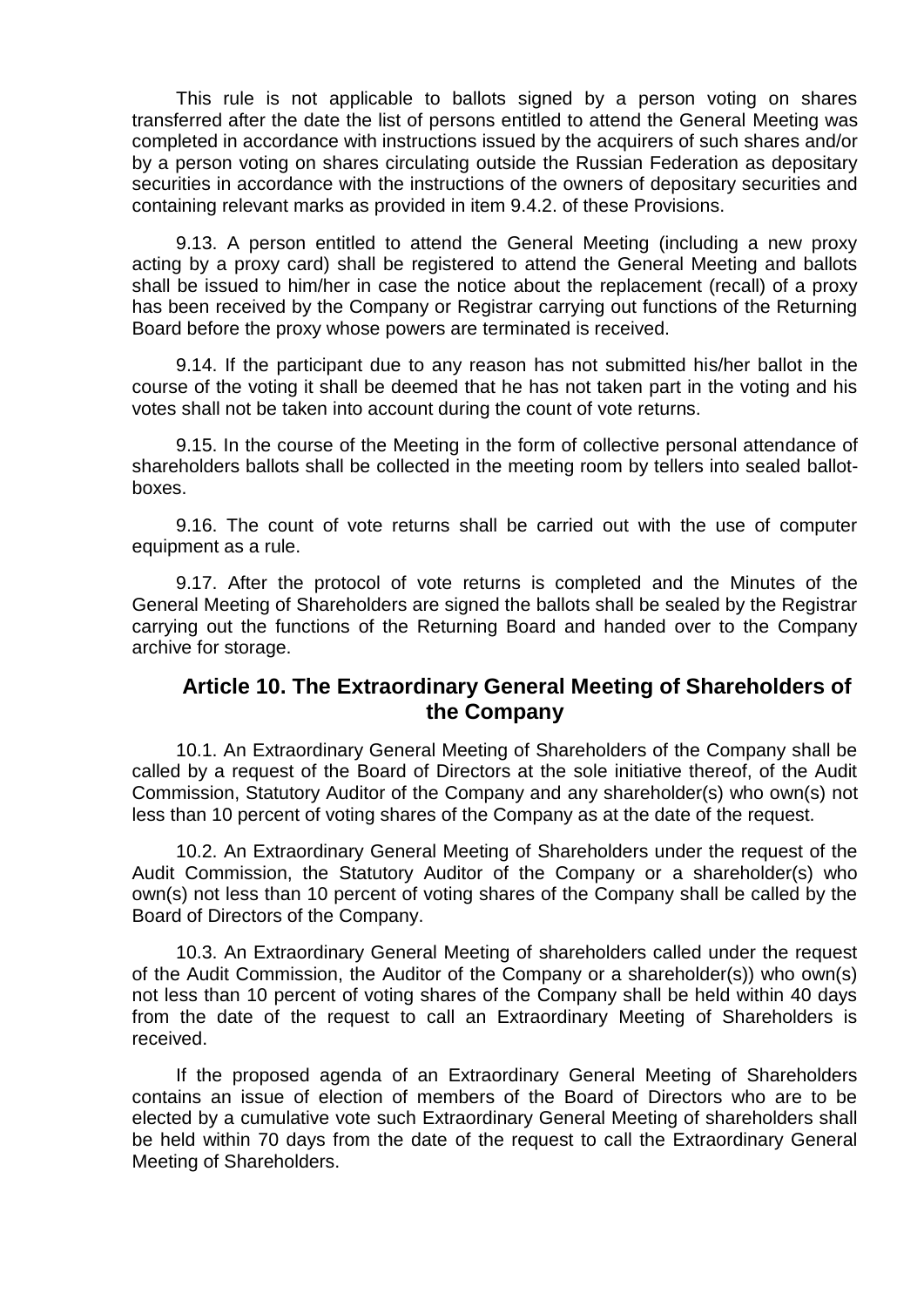10.4. The issues to be placed on the agenda of an Extraordinary General Meeting of Shareholders shall be formulated in the request to call thereof. The request for calling an Extraordinary General Meeting of shareholders may contain the wording of resolutions on every proposed agenda issue as well as a proposal with regard to the form of holding the General Meeting of shareholders. In case the request to all an Extraordinary General Meeting of Shareholders contains a proposal on nominations for election, such a proposal shall be subject to the provisions of the Article 53 of the Federal Law "On Joint Stock Companies" and of items 17.5., 17.6. of the Articles of Association of the Company.

The request for calling an Extraordinary General Meeting of shareholders shall be signed by a person (persons) who made the request to call the Meeting of Shareholders.

10.5. In case the request to call an Extraordinary General Meeting of Shareholders is initiated by a shareholder(s) it shall contain the name (title) of the shareholder(s) who made the request to call the Meeting with indication of the number, category (type) of shares in his/her possession.

The request to call an Extraordinary General Meeting of Shareholders shall be deemed to be received from the shareholder(s) who (whose proxy) signed it.

The number of voting shares belonging to the shareholder(s) who requested to call an Extraordinary General Meeting of Shareholders shall be assessed as at the date of the request.

10.5.1. The request to call an Extraordinary General Meeting of Shareholders may be submitted as follows:

- by mailing thereof to the address (location) of a permanent executive body of the Company as indicated in the Single State Register of Legal Entities, to addresses indicated in the Articles of Association of the Company;

- by hand on receipt to the person performing functions of the sole executive body of the Company, to Chairman of the Board of Directors of the Company or to any other person authorized to accept written correspondence addressed to the Company.

10.5.2. If the request to call an Extraordinary General Meeting of shareholders is delivered by an ordinary letter or by any other ordinary mail the date appearing on the imprint of the postal calendar stamp certifying the date of the receipt of this postal delivery, and in case the request to call an Extraordinary General Meeting is sent by a registered letter or by any other registered mail - the date the postal delivery is handed over to the addressee on receipt shall be considered to be the date of the submission of such a request.

10.5.3. If the request to call an Extraordinary General Meeting is delivered by hand on receipt the delivery date thereof shall be considered the date of the submission of the request.

10.6. Within 5 working days from the date of request to call an Extraordinary General Meeting of Shareholders by the Audit Commission, Statutory Auditor of the Company or a shareholder(s) who hold(s) no less than 10 percent of voting shares of the Company the Board of Directors of the Company shall be responsible to make the decision to call an Extraordinary General Meeting of shareholders or to refuse to do so.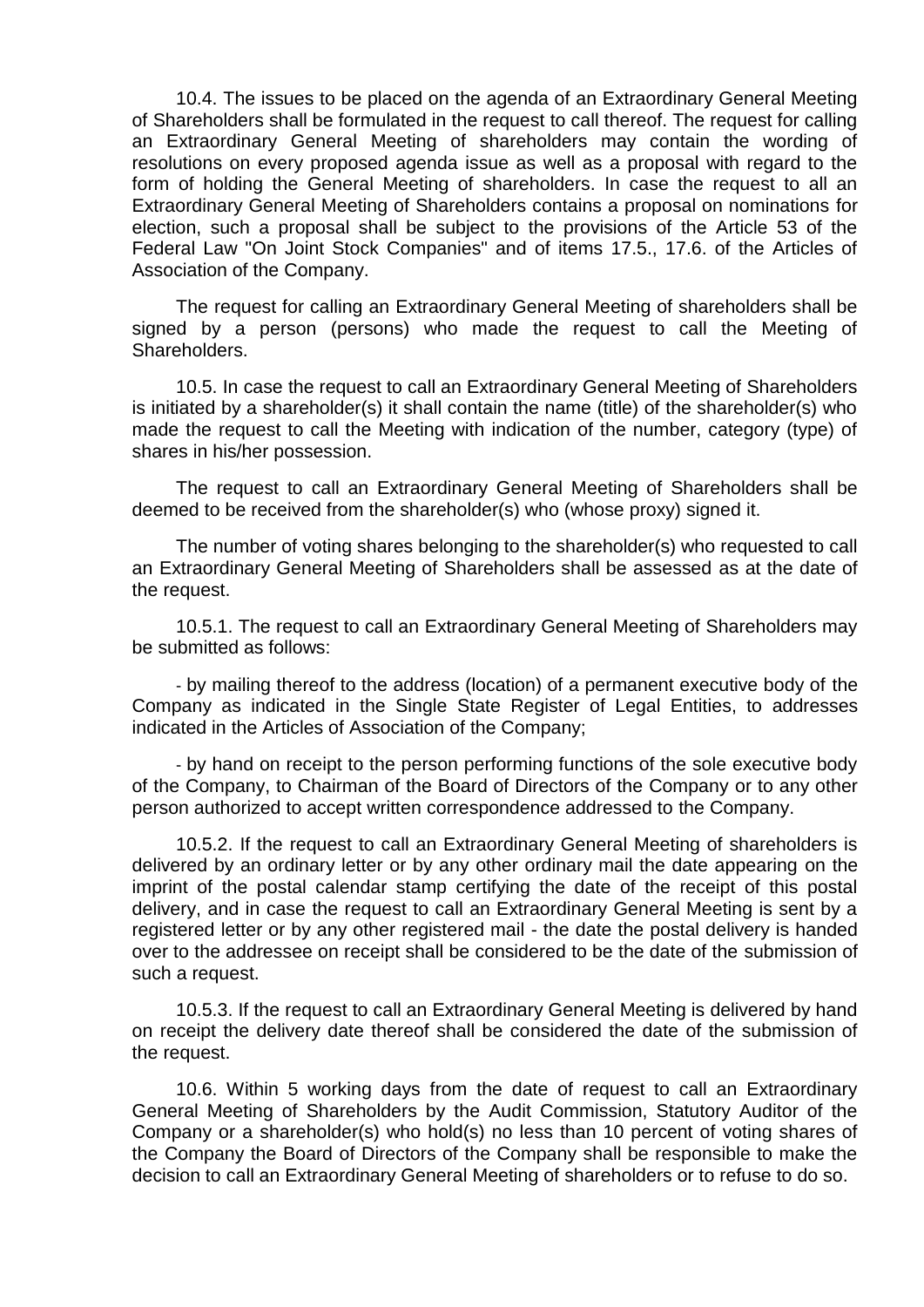10.7. The following shall be determined by the decision of the Board of Directors to call an Extraordinary General Meeting of shareholders:

- the form in which the General Meeting is to be held (personal attendance or absentee vote);

- date, venue and hour of the General Meeting and in case the completed ballots may be sent to the Company a mailing address which is to be used for delivery of completed ballots or in case the General Meeting is held by way of absentee vote the deadline for acceptance of ballots and a mailing address for delivery of completed ballots;

- the deadline date the list of persons entitled to attend the General Meeting of shareholders is to be completed on;

- the agenda of the General Meeting of shareholders;

- the procedure of releasing the information (materials) due to dissemination in the process of preparation for the General Meeting of Shareholders and address (addresses) where the said information is available for familiarization ;

- the procedure of sending the notice of the General Meeting to shareholders;

- the form and the text of the ballot;

- the delivery date of the ballot and other information (materials) to shareholders according to the provisions of the Article of Association of the Company and requirements the applicable legislation of the Russian Federation;

- the deadline date of acceptance of ballots by the Company.

The Board of Directors of the Company shall not be authorized to change the form of holding an Extraordinary General Meeting of Shareholders if the request of the Audit Commission of the Company, of the Statutory Auditor of the Company or a shareholder(s) to call an Extraordinary General Meeting of shareholders specifies the form of the Meeting. The Board of Directors of the Company shall not be authorized to change the proposed wording of issues of the agenda, the wording of resolutions on such issues of the General Meeting called under a request of the Audit Commission, of the Statutory Auditor of the Company and a shareholder(s) who possess(es) no less than 10 percent of voting shares.

10.8. A decision to refuse to call an Extraordinary General Meeting of Shareholders under a request of the Audit Commission, of the Statutory Auditor of the Company and a shareholder(s) who possess(es) no less than 10 percent of voting shares may be made if:

- the procedure for making a request to call an extraordinary general meeting of shareholders established by the applicable legislation is not complied with;

- the shareholder(s) requesting to call an Extraordinary General Meeting of shareholders does not hold the number of voting shares provided in item 1 of this Article;

- none of the issues proposed for the agenda of an Extraordinary General Meeting of Shareholders falls within the terms of reference of the Extraordinary General Meeting of Shareholders of the Company;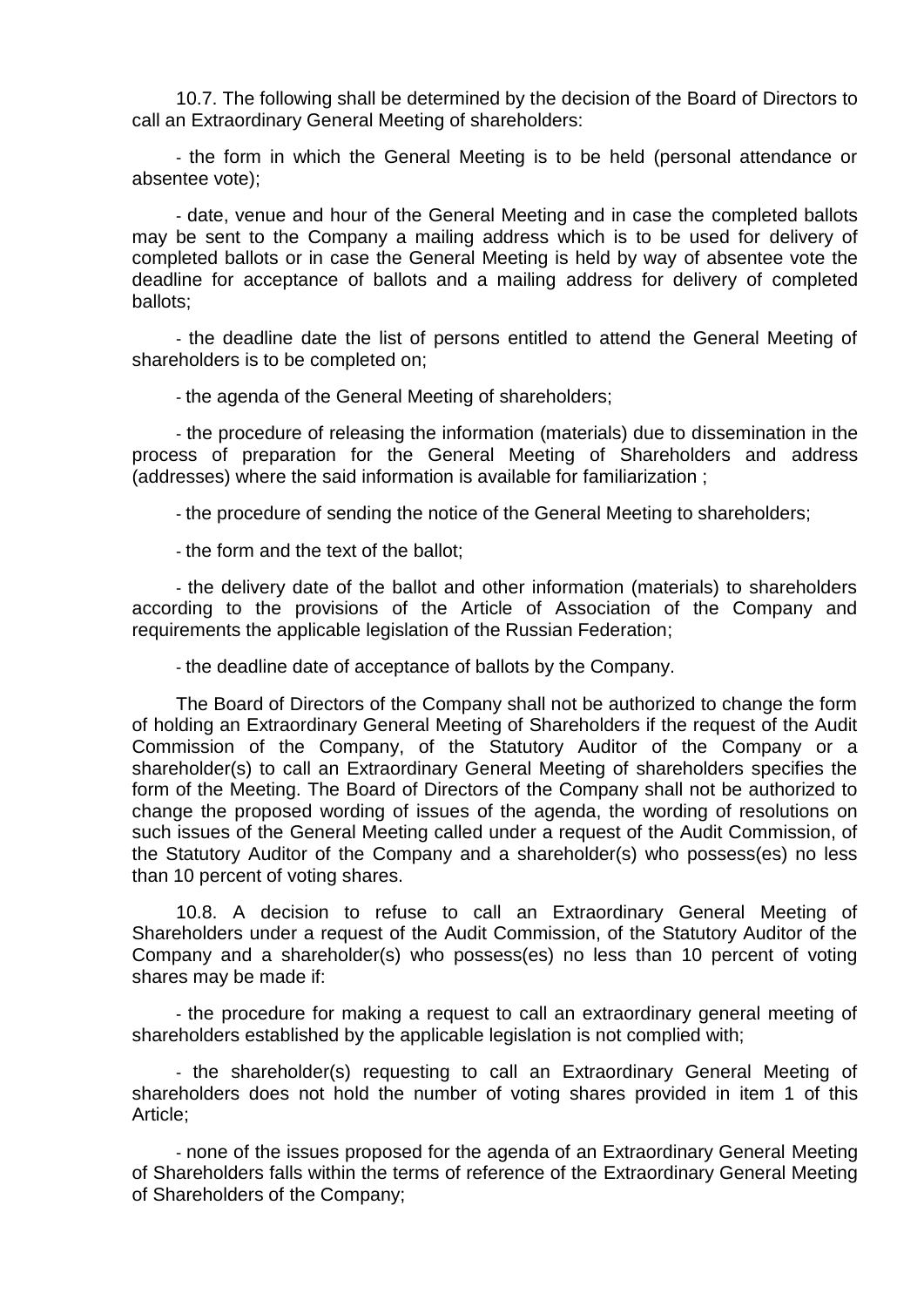- an issue proposed for the agenda does not meet the requirements of the applicable legislation of the Russian Federation.

10.9. The Company Board of Directors' decision to call an Extraordinary General Meeting of Shareholders or a motivated refusal to do so shall be sent to persons requesting to call thereof within 3 (three) days from the date of such decision.

10.10. In case within the approved period the Board of Directors fails to make a decision to call an Extraordinary General Meeting of shareholders or the decision is taken to refuse to do so an Extraordinary General Meeting of Shareholders may be called by the bodies or persons requesting to call thereof. To this matter, the bodies and persons calling an Extraordinary General Meeting of Shareholders shall have powers pursuant to the provisions of the Federal Law "On Joint Stock Companies" and of the Articles of Association necessary to call and hold the General Meeting of Shareholders.

In this case all expenses incurred to arrange and hold the General Meeting of Shareholders may be reimbursed under the decision of the General Meeting of Shareholders at the expense of the Company.

## **Article 11. The General Meeting of Shareholders of the Company held as Meeting (collective attendance of shareholders)**

11.1. The participants shall be admitted into the room wherein the General Meeting of Shareholders is held by invitation cards issued at the time of preliminary registration.

Seats shall be allocated in accordance with indicated seats. .

11.2. The shareholders or their proxies coming to attend the Meeting shall be required to register. The registration of persons entitled to attend the General Meeting shall be carried out by the Registrar of the Company according to the procedure imposed by the Board of Directors and these Provisions.

11.3. The Chairman of the Board of Directors or a person thereto authorized by the Board of directors shall presided as chairman at the General Meeting of Shareholders.

The Chairman of the General Meeting shall be is responsible to ensure observance of the agenda, the order of day and to organize the work of the meeting executive bodies.

If persons allowed to preside at an Extraordinary General Meeting of Shareholders in accordance with the provisions of the Federal Law "On Joint Stock Companies", held under a decision by persons entitled to make a request to call an Extraordinary General Meeting, are not in attendance at the Meeting, the Chairman of the General Meeting shall be the person who made the decision to call an Extraordinary General Meeting (his proxy) or, if the decision to call the Meeting has been made by several persons, one of such persons chosen appointed by them .

11.4. To manage the Meeting a manager may be appointed. The manager shall directly promote the orderly dispatch of the Meeting business in accordance with the approved order of day, determine the sequence of speeches, call the speakers and put the issues to vote.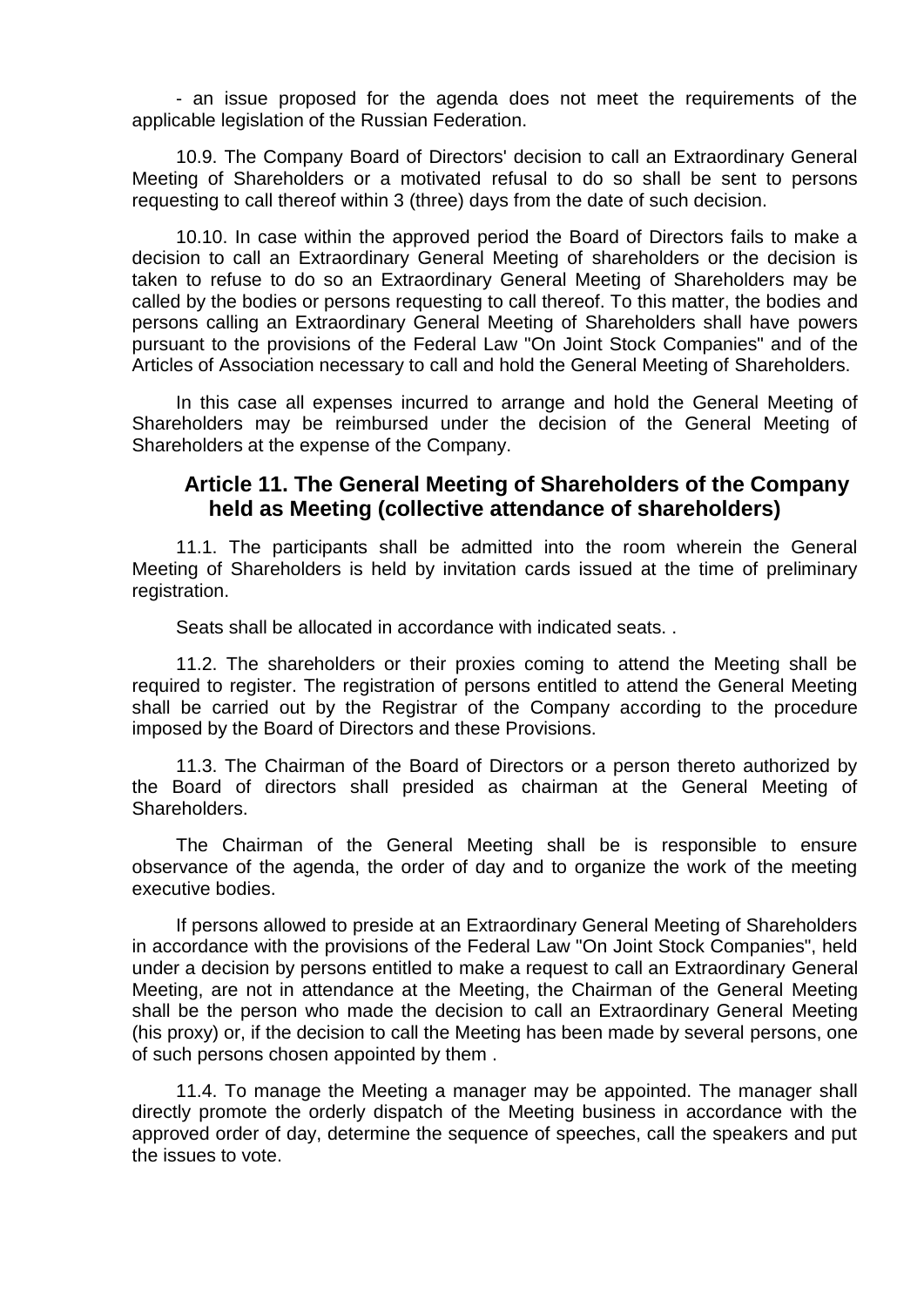11.5. The working bodies of the General Meeting, numerical and personal composition thereof shall be approved in each case by the General Meeting under the recommendation of the Board of Directors.

11.6. The order of day of the General Meeting of Shareholders shall be proposed by the Board of Directors and approved by the General Meeting.

11.7. The General Meeting is usually opened by the Chairman of the Board of Directors or by a person authorized thereto by the Board of Directors of the Company.

11.8. The attending shareholders shall follow the established proceedings of the Meeting. The speakers shall be called in accordance with submitted written requests.

The request to speak shall specify surname, first name, patronymic name, number of votes, and the item of the agenda the requester intends to speak on, personal signature of the participant.

The order for submission of requests to speak shall be advised by the Meeting manager at the beginning of the Meeting.

11.9. The sequence of speakers taking part in the debates shall be determined by the secretariat of the Meeting basing on the sequence of the requests receipt .

11.10. The minutes shall be kept of the Meeting proceedings. The minutes are taken by way of shorthand and by tape recording.

#### **Article 12. Resolutions of the General Meeting of Shareholders of the Company**

12.1. The right to vote at the General Meeting of Shareholders belongs to shareholders possessing ordinary shares of the Company.

12.2. Resolutions of the General Meeting on an issue put to vote shall be adopted by a majority of votes of shareholders who owns voting shares of the Company and attend the Meeting unless otherwise provided in the Federal Law "On Joint Stock Companies" or by the Articles of Association of the Company.

The count of votes at the General Meeting of Shareholders on an issue put to vote in resolving of which the right of vote belongs to shareholders who own Company shares shall be carried out in aggregate on all voting shares unless otherwise provided by the applicable legislation of the Russian Federation or by the Article of Association of the Company.

12.3. Resolutions on those issues specified in subparagraphs 2.1.2., 2.1.6., 2.1.12 - 2.1.18. of item 2.1. of Article 2 of these Provisions shall be adopted by the General Meeting of Shareholders only if proposed by the Board of Directors of the Company.

12.4. Resolutions on those issues specified in subparagraphs 2.1.1., 2.1.2., 2.1.3., 2.1.5., 2.1.15. of item 2.1 of Article 2 of these Provisions shall be adopted by the General Meeting of Shareholders by a three-forth majority vote of attending holders of voting shares .

12.5. The General Meeting of shareholders shall not be authorized to adopt resolutions on issues outside the approved agenda of the Meeting, as well as to make any changes therein.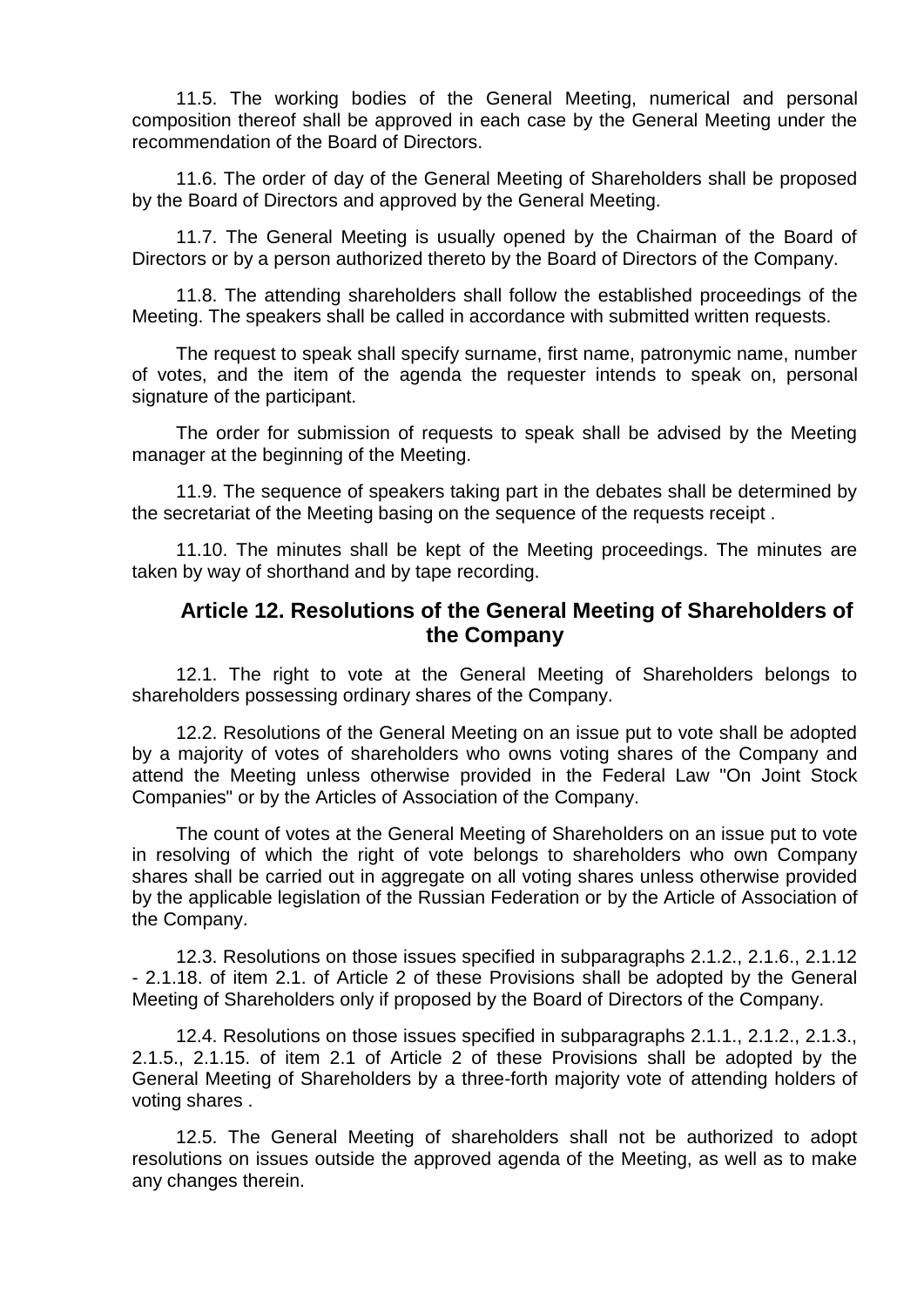12.6. Resolutions adopted by the General Meeting of Shareholders, as well as the vote returns shall be announced at the General Meeting whereat the vote was held or advised, not later than 10 (ten) days after the Vote Returns Protocol is completed in the form of a vote returns report, to persons included in the list of persons entitled to attend the General Meeting of Shareholders in the manner provided for giving notice of the General Meeting of Shareholders.

## **Article 13. Resolutions of the General Meeting of the Company Shareholders Taken by Absentee Vote (by way of resolutions circulation)**

13.1. Any resolution of the General Meeting of Shareholders may be passed without holding a meeting (collective attendance of shareholders to discuss agenda items and to pass resolutions on issues put to vote) by way of absentee vote (by circulating the resolutions). The deadline date of acceptance of ballots shall be deemed the date of the General Meeting.

13.2. The General Meeting of shareholders the agenda of which includes the following issues:

- election of members of the Board of Directors of the Company;

- election of members of the Audit Commission of the Company;

- appointment of a Statutory Auditor of the Company;

- approval of the annual Report submitted by the Board of Directors of the Company, annual financial statements including profit and loss accounts of the Company as submitted by the Board of Directors;

- appropriation of profits including payment (declaration) of dividends and losses of the Company; shall not be held in the form of absentee vote.

13.3. The General Meeting of Shareholders' resolution passed by way of absentee vote (by circulating resolutions) shall be deemed valid provided the shareholders holding together more than half of voting shares of the Company participated in the vote.

13.4. The absentee vote shall be conducted with the use of ballots that meet the requirements set forth in Article 60 of the Federal Law "On Joint Stock Companies".

The date of ballots delivery to shareholders shall be set at a date that is not later than 20 days prior the deadline date of acceptance of completed ballots by the Company.

## **Article 14. The Vote Returns Protocol**

14.1. The Returning Board draws a Vote Returns Protocol on the outcome of vote to be signed by persons authorized by the Registrar carrying out functions of the Returning Board.

14.2. The Protocol of the Returning Board on vote returns at the General Meeting of Shareholders shall contain the following information :

- full corporate name and location of the Company;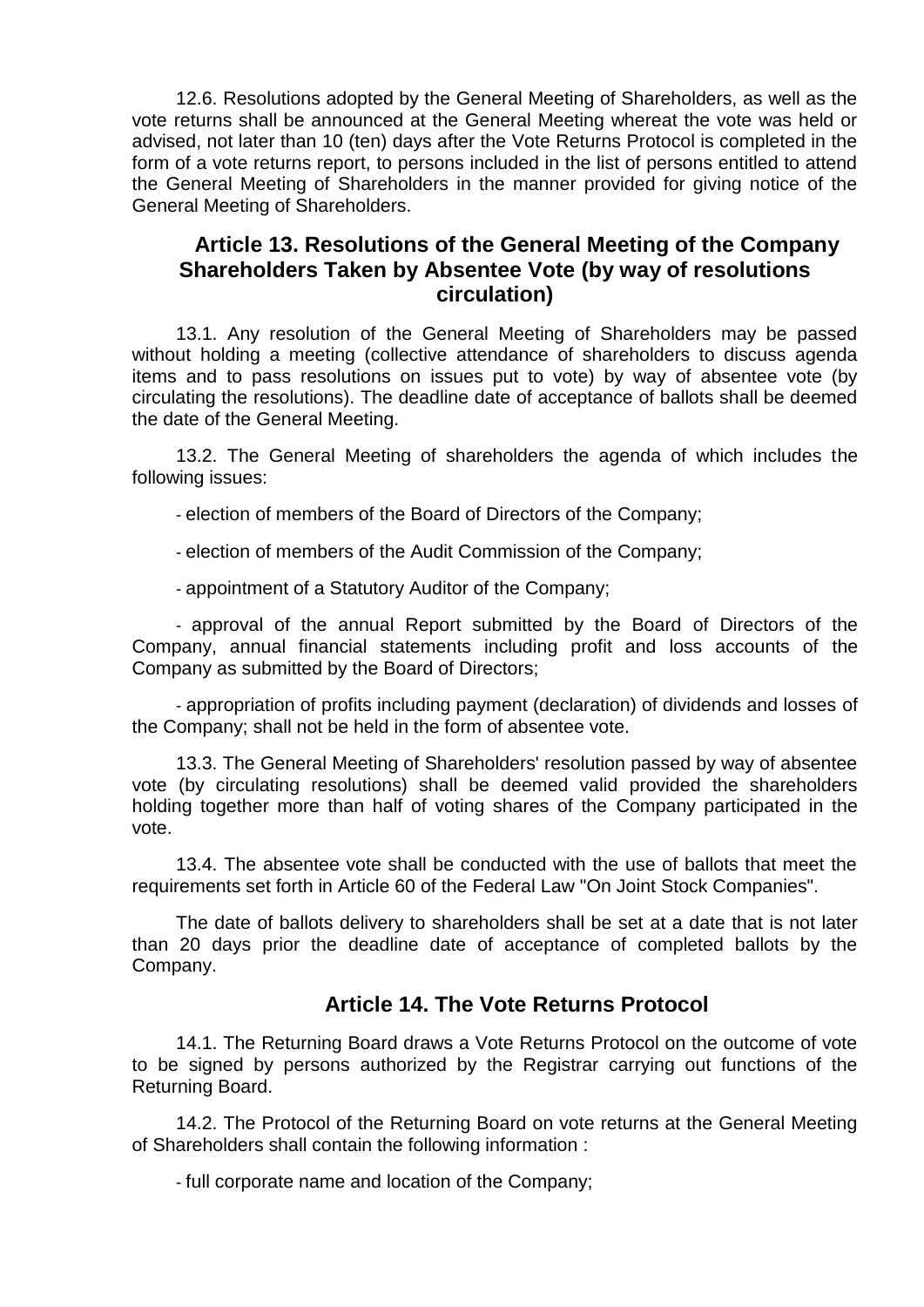- type of the General Meeting (annual or extraordinary);

- the form of the General Meeting of shareholders (a meeting of absentee vote);

- the date of holding the General Meeting of shareholders;

- venue of the General Meeting of shareholders held in the form of a meeting (address at which the Meeting was held);

- the agenda of the General Meeting of shareholders;

- time of the beginning and termination of registration of persons entitled to attend the General Meeting of shareholders that was held in the form of a meeting

- time the General Meeting of shareholders that was held in the form of a meeting was opened and closed and in case the resolutions passed by the General Meeting and vote returns were announced at the Meeting, also the time the count of votes was started at;

- the number of votes possessed by persons included in the list of persons entitled to attend the General Meeting of shareholders in relation to each item of the agenda of the Meeting;

- the number of votes possessed by persons attending the General Meeting of shareholders in relation to each item of the agenda of the Meeting with indication if the quorum was present for each item;

- the number of votes given to each option of voting ("pro", "con", "abstain") in relation to each item of the agenda of the General Meeting of shareholders which has a quorum;

- the number of votes on each item in the agenda of the General Meeting of shareholders put to vote that were not taken into account under the reason that relevant ballots (including the voting to the matter of specific issues) were declared invalid;

- full corporate name of the Registrar carrying out functions of the Returning Board, his location and names of persons authorized by him;

- the date of the minutes of the Returning Board on the vote returns at the General Meeting of shareholders.

14.3. The Minutes of vote returns is to be made not later than 3 (three) days after the date the General Meeting of shareholders was closed or after the deadline date for acceptance of ballots in case of the General Meeting of shareholders was held by absentee vote.

14.4. The Minutes of vote returns is to be enclosed to the minutes of the General Meeting of shareholders.

14.5. Resolutions passed by the General Meeting of shareholders as well as vote returns are to be announced at the General Meeting of shareholders during which the vote was held or advised not later than 10 (ten) days after Minutes of the vote returns was drawn in the form of a report on vote returns to persons included in the list of persons entitled to attend the General Meeting of shareholders in the order provided for notification of calling the General Meeting of shareholders.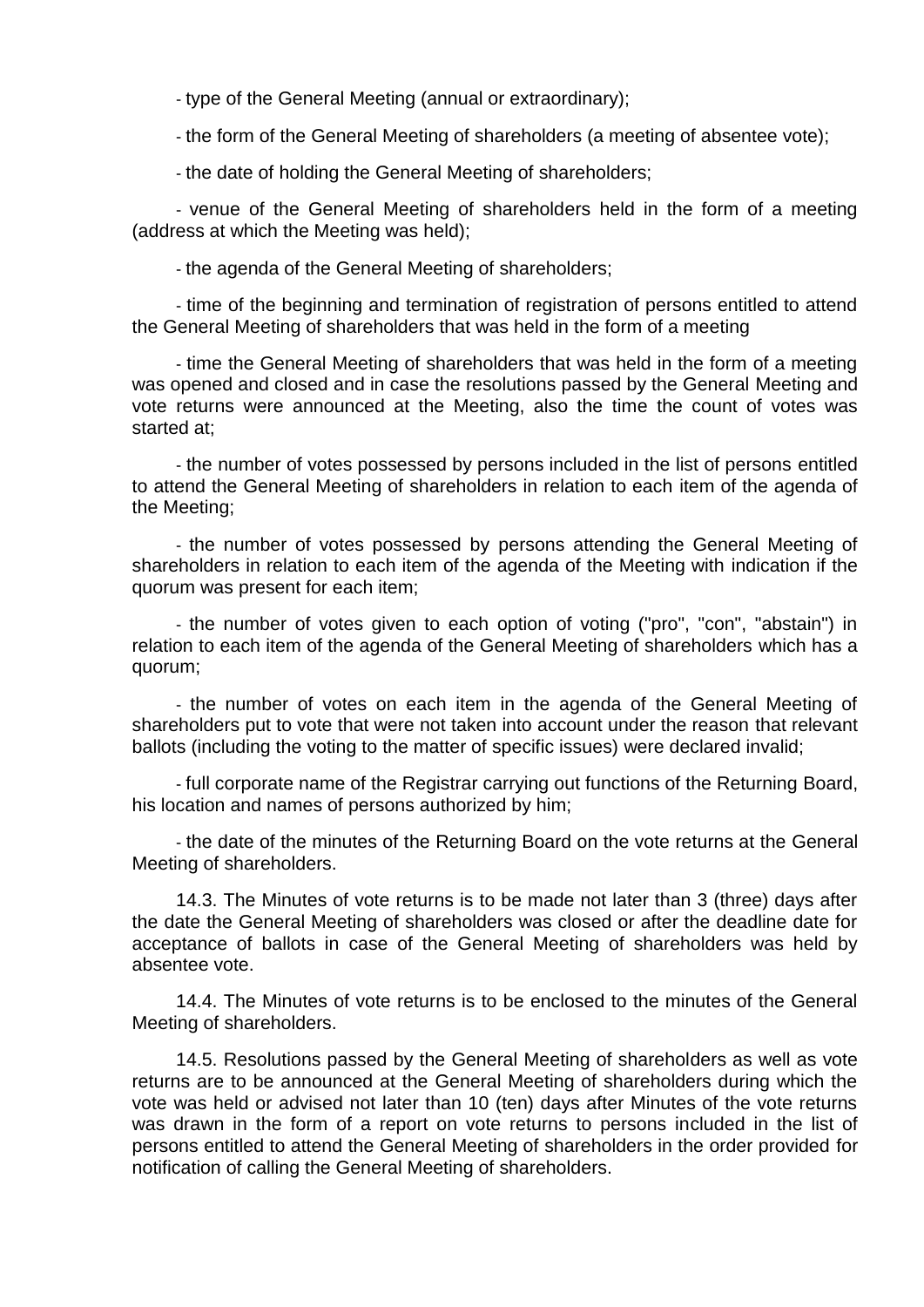14.6. In the Report on the vote returns of the General Meeting of shareholders the following is to be indicated:

- full corporate name and location of the Company;

- type of the General Meeting (annual or extraordinary);

- the form of the General Meeting of shareholders (a meeting or absentee vote);

- the date of holding the General Meeting ;

- venue of the General Meeting held in the form of a meeting (address at which the Meeting was held);

- the agenda of the General Meeting;

- the number of votes possessed by persons included in the list of persons entitled to attend the General Meeting in relation to each item of the agenda of the Meeting;

- the number of votes possessed by persons attending the General Meeting of shareholders in relation to each item of the agenda of the Meeting with indication if the quorum was present for each item;

- the number of votes given to each option of voting ("pro", "con", "abstain") in relation to each item of the agenda of the General Meeting of shareholders which has a quorum;

- the wording of resolutions passed by the General Meeting in relation to each item in the agenda of the General Meeting;

- full corporate name, location of and names of persons authorized by the Registrar carrying out functions of the Returning Board;

- names of the Chairman and the Secretary of the General Meeting. The Vote Returns Report on the outcome of the vote at the General Meeting of Shareholders shall be signed by the Chairman and by the Secretary of the General Meeting.

14.7. In case the agenda of the General meeting of Shareholders contains an item on the approval of a transaction that involves specific interests the Minutes of the General Meeting, the Vote Returns Protocol of the Returning Board on the outcome of the vote at the General Meeting and the Report on the vote returns at the General Meeting the following shall contain the following:

- the number of votes belonging in aggregate to all persons included in the list of persons entitled to attend the General Meeting who have no interest in the transaction to be made by the Company in relation to such agenda item;

- the number of votes belonging to persons having no interest in the transaction to be made by the Company who attended the General Meeting of Shareholders;

- the number of votes given in relation to this agenda item for each option of voting ("pro", "con" and "abstain").

## **Article 15. Minutes of the General Meeting of the Company Shareholders**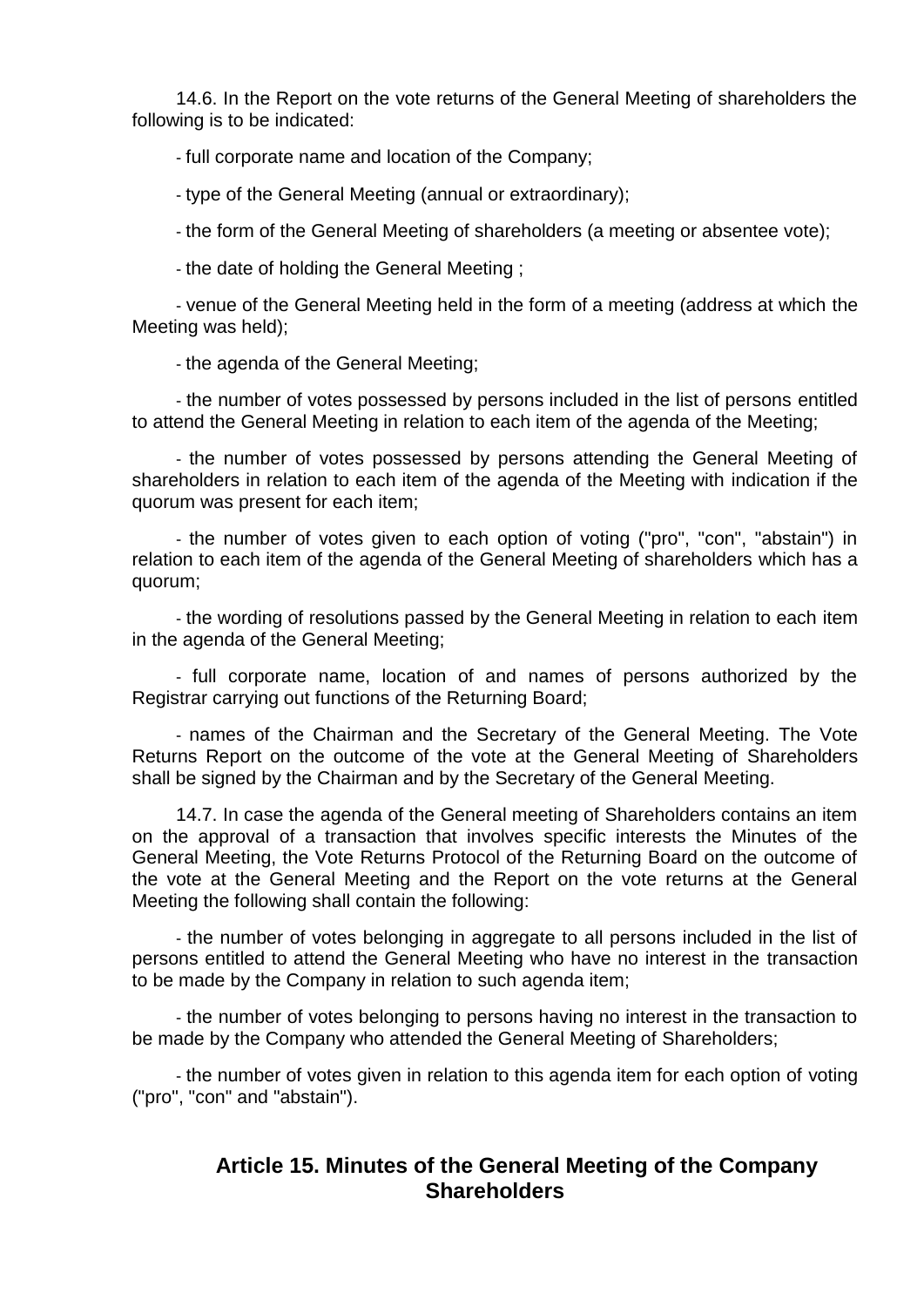15.1. The Minutes of the General Meeting of Shareholders shall be made not later than 15 days after the Meeting was closed in two copies. Both copies shall be signed by the person presiding at the General Meeting of Shareholders and by the Secretary of the General Meeting.

15.2. The Minutes of the General Meeting of Shareholders shall contain:

- full corporate name and location of the Company;

- type of the General Meeting (annual or extraordinary);

- the form of the General Meeting (a meeting or absentee vote);

- the date of holding the General Meeting ;

- venue of the General Meeting held in the form of a meeting (address at which the Meeting was held);

- the agenda of the General Meeting of shareholders;

- time of the beginning and the end of registration of persons entitled to attend the General Meeting held in the form of a meeting;

- time the General Meeting of Shareholders held in the form of a meeting was opened and closed, and, in case the resolutions passed by the General Meeting and vote returns were announced thereat , the time the count of votes was started at;

- mailing address (addresses) which completed ballots were sent to in case of the General Meeting held in the form of absentee vote as well as in case of the General Meeting held in the form of a meeting if voting on any items in the agenda of the General Meeting might be carried out by mailing completed ballots to the Company;

- the number of votes possessed by persons included in the list of persons entitled to attend the General Meeting in relation to each item of the agenda thereof;

- the number of votes possessed by persons attending the General Meeting in relation to each item of the agenda thereof with indication if the quorum was present for each item;

- the number of votes given to each vote option ("pro", "con", "abstain") in relation to each item of the agenda of the General Meeting that had the quorum;

- the wordings of resolutions passed by the General Meeting in relation to each item in the agenda of the General Meeting;

- full corporate name, location of and names of persons authorized by the Registrar carrying out functions of the Returning Board ;

- names of the Chairman and the Secretary of the General Meeting .

- main points of argument of speakers and names of persons who spoke on each item in the agenda of the General Meeting held as a meeting;

- the Chairman and the Secretary of the General Meeting;

- the date the Minutes of the General Meeting was made.